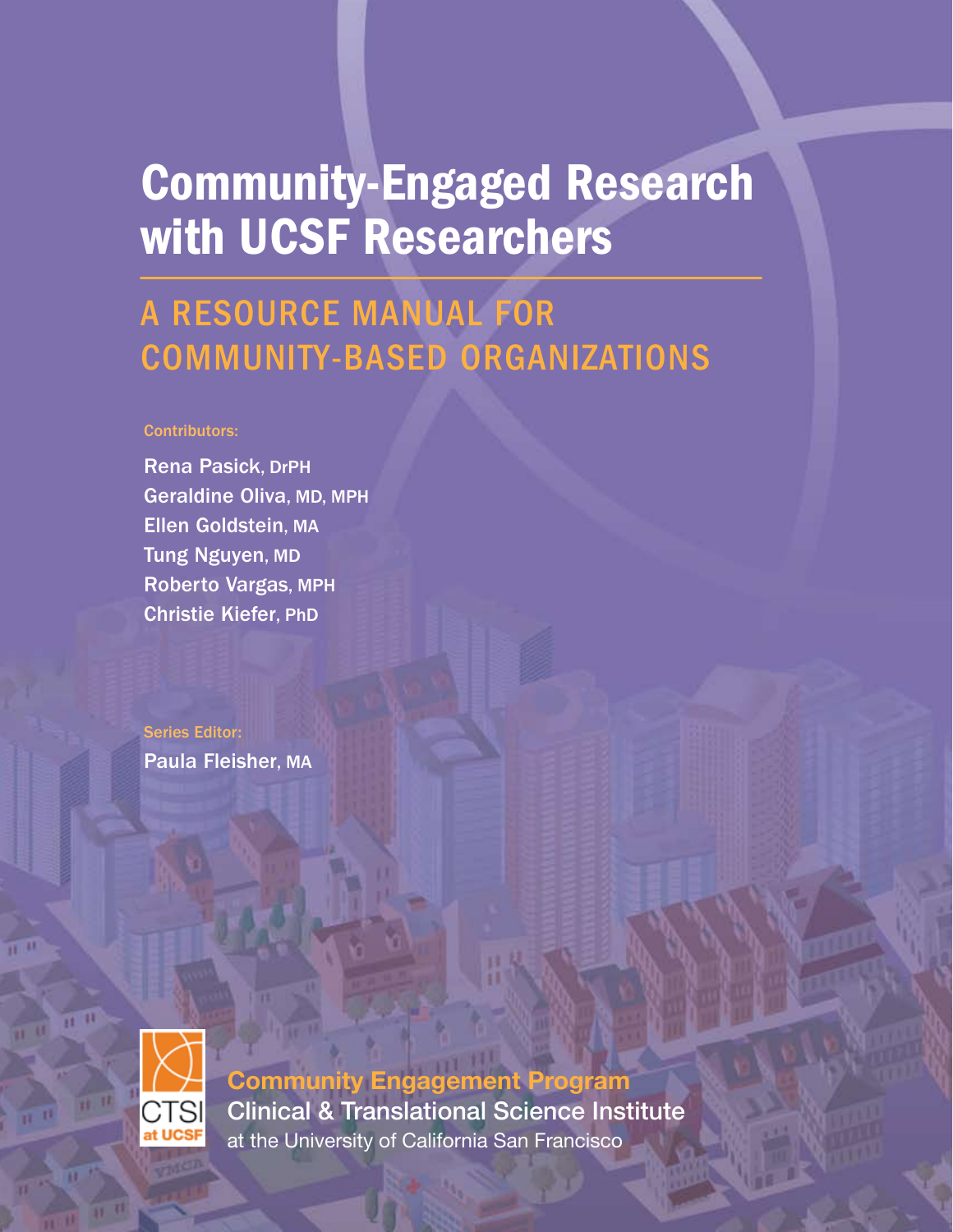This is one of a series of manuals developed by the UCSF Clinical and Translational Science Institute (CTSI) Community Engagement Program on conducting community-engaged and translational research.

This Manual was prepared by the Community Academic Research Engagement (CARE) Committee of the Community Engagement Program.

Special thanks to the following contributors: Rena Pasick, DrPH Geraldine Oliva, MD, MPH Ellen Goldstein, MA Tung Nguyen, MD Roberto Vargas, MPH Christie Kiefer, PhD

Series Editor: Paula Fleisher, MA

For more information, contact the CTSI Community Engagement Program: Phone: (415) 206-4048 Email: *[CEP@fcm.ucsf.edu](mailto:CEP@fcm.ucsf.edu) <http://ctsi.ucsf.edu/ce>*

*Citation for this publication:*

Pasick R, Oliva G, Goldstein E, Nguyen T, Vargas R, Kiefer C. (2010). *Community-Engaged Research with UCSF Researchers: A Resource Manual for Community-Based Organizations.* From the Series: UCSF Clinical and Translational Science Institute (CTSI) Resource Manuals and Guides to Community-Engaged Research, P. Fleisher, ed. Published by Clinical Translational Science Institute Community Engagement Program, University of California San Francisco.

*http://ctsi.ucsf.edu/files/CE/manual\_for\_agencies.pdf*

Design & Layout: Glenn Wong, GW Graphic Works

Co UCSF CTSI Community Engagement Program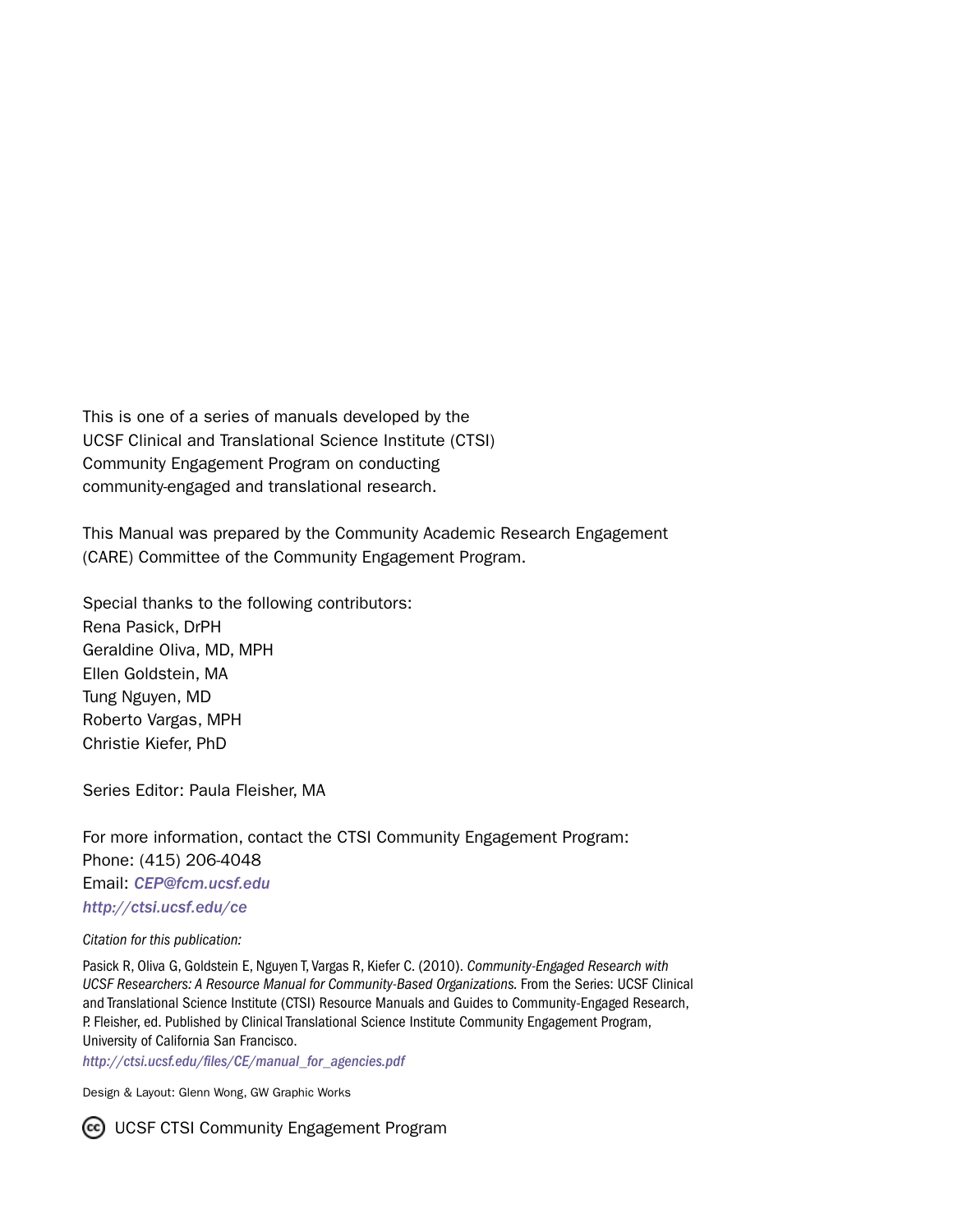



╱

<span id="page-2-0"></span>- 2

| Page ii        |                 | <b>Preface</b>                                                                                                                                 |
|----------------|-----------------|------------------------------------------------------------------------------------------------------------------------------------------------|
| $\mathbf{1}$   | <b>TOPIC 1</b>  | Why community research, and what does it offer my organization?                                                                                |
| 3              | <b>TOPIC 2</b>  | What is community-engaged research?                                                                                                            |
| 6              | <b>TOPIC 3</b>  | Why would my organization be interested in working with UCSF?                                                                                  |
| $\overline{7}$ | <b>TOPIC 4</b>  | Why is UCSF interested in working with community agencies<br>in community settings?                                                            |
| 8              | <b>TOPIC 5</b>  | What might I need to know about how research is conducted<br>at academic institutions?                                                         |
| 9              | <b>TOPIC 6</b>  | What might a researcher need to know about my organization?                                                                                    |
| 10             | <b>TOPIC 7</b>  | What questions should I ask when considering partnering with a UCSF<br>researcher? How do I know which researchers will be good collaborators? |
| 12             | <b>TOPIC 8</b>  | What are the steps of collaborative research?                                                                                                  |
| 15             | <b>TOPIC 9</b>  | What kinds of rules and regulations do researchers have to follow?                                                                             |
| 17             | <b>TOPIC 10</b> | What structures and resources need to be in place to support<br>collaborative research? How might they impact my organization?                 |
| 20             | <b>TOPIC 11</b> | What are some obstacles or drawbacks to participating in research<br>that I should keep in mind?                                               |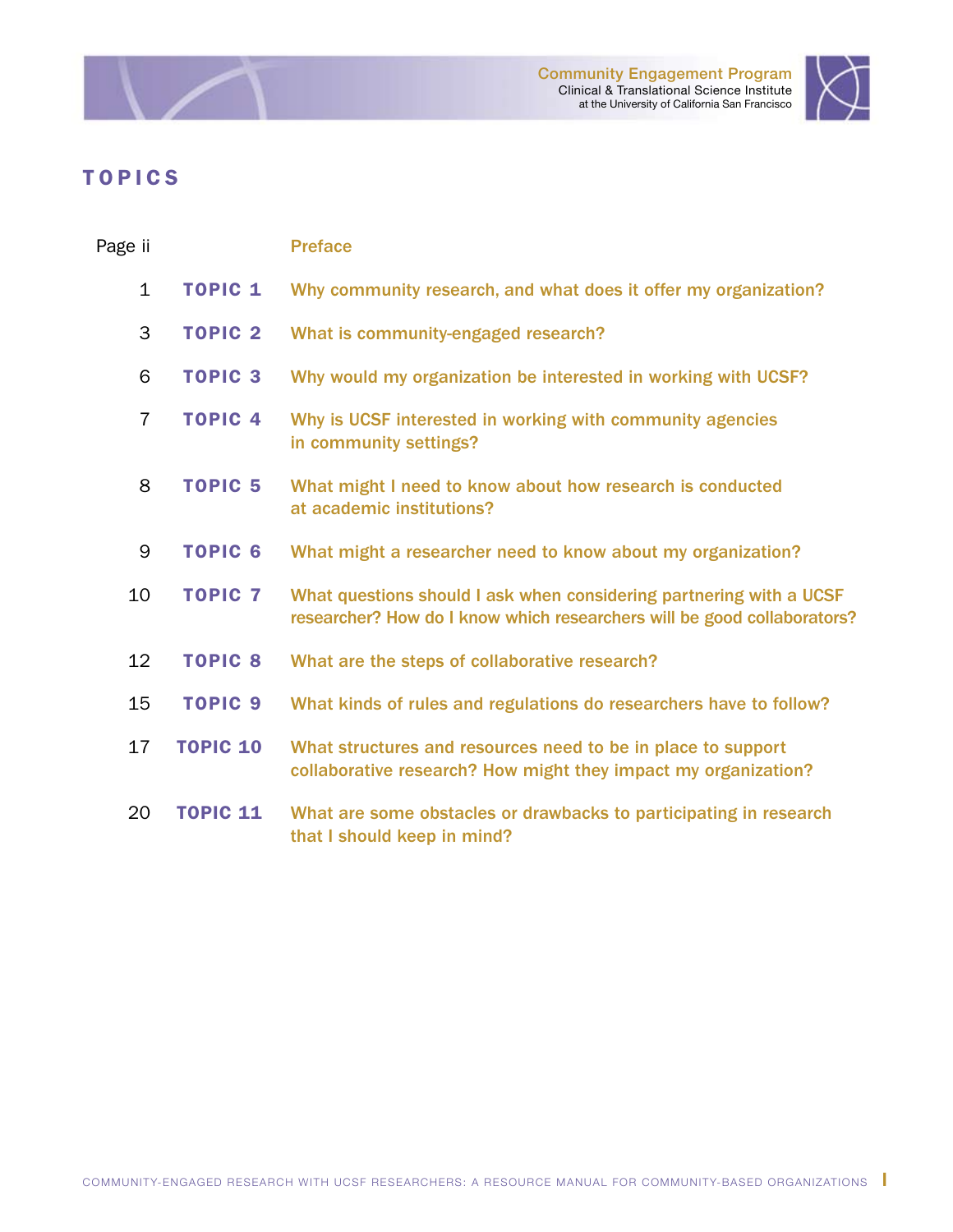Community Engagement Program Clinical & Translational Science Institute at the University of California San Francisco



### PREFACE

cientists in the United States have learned a great deal about the causes, treatment, and prevention of many diseases. Yet scientific advances in research have not fulfilled their promise and potential for optimizing the health of our communities. It is especially true that communities with persistent disparities in health outcomes have yet to reap the full benefits of progress in biomedical research.

In 2006 the National Institutes of Health (NIH) responded by instituting the *[Clinical and Translational](http://www.ctsaweb.org)  [Science Awards](http://www.ctsaweb.org)* (CTSAs), a new funding program to address these discrepancies and facilitate the "translation" of important scientific discoveries into practice. The University of California San Francisco (UCSF) was one of the first recipients of a CTSA, and has since established the UCSF Clinical and

#### A Note About Terminology

In this guide we use the terms *community-based organizations, CBOs* or *community agencies* to refer to:

- Nonprofit 501(c)(3) or community-based organizations, e.g., *Sobrevivir al Cáncer* (Surviving Cancer Coalition), Crisis Response Network, On-Lok Senior Centers and others;
- **n** Public agencies and governmental offices, e.g., Health Equity Institute; San Francisco Unified School District; San Francisco Department of Public Health; Mayor's Office of Children, Youth and Families; and others;
- Faith-based organizations and institutions; and
- Networks, associations or consortia of these agencies, offices and organizations.

Translational Science Institute (CTSI) to promote research and education in clinical and translational science at UCSF, at affiliated institutions, and in communities where people live.

NIH states that enhanced translation efforts should include *"outreach to underserved populations, local community and advocacy organizations, and health care providers."*1 Going beyond "outreach," UCSF recognizes that strong and mutually beneficial *partnerships* between the communities UCSF serves and the University are essential to address the needs of community members, confront health and health care disparities, and produce more rigorous and applicable research.

In order to accomplish its mission, the UCSF CTSI established a *[Community Engagement Program \(CE\)](http://ctsi.ucsf.edu/ce)* to provide consultation, training, and other resources to build the capacity of UCSF and local community organizations and clinical settings to conduct community-engaged research. We invite community-based organizations and agencies to work with the CTSI Community Engagement Program to explore possible collaborative research opportunities to address the health and healthcare concerns of the communities and people you serve.

The Community Engagement Program prepared this manual to inform community-based organizations and agencies about the nuts and bolts of developing such research collaborations. We have included resources to facilitate this work and address some of the barriers to collaboration. The overall aim of this

<sup>1</sup> U.S. Department of Health and Human Services, National Center for Research Resources (NCRR) Press Release, September 18, 2007. *[NIH News: NIH Expands](www.nih.gov/news/pr/sep2007/ncrr-18.htm) [National Consortium to Transform Clinical and Translational Research 2007](www.nih.gov/news/pr/sep2007/ncrr-18.htm)*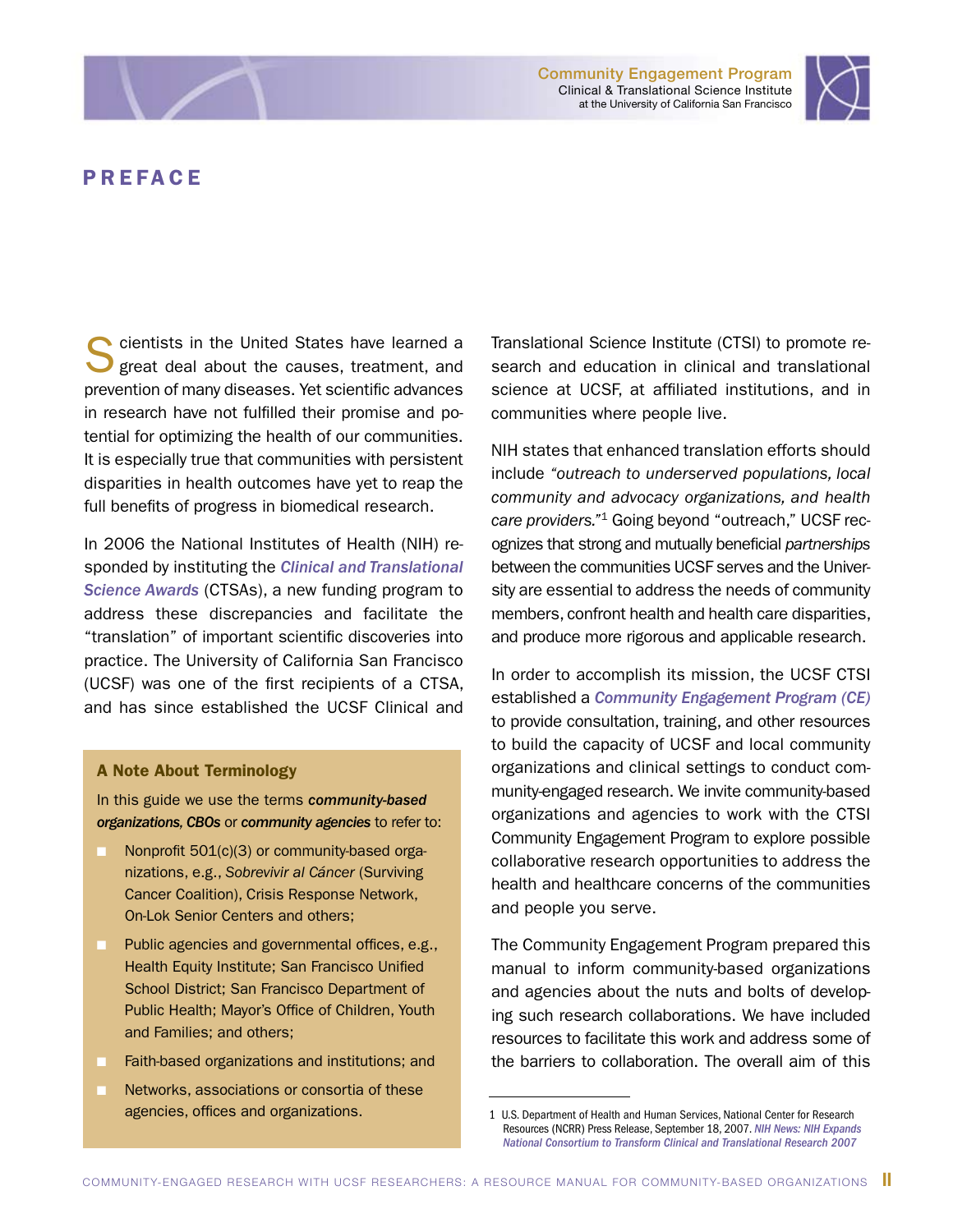#### PREFACE *(continued)*

document is to orient community-based organizations seeking to do research built on research partnerships with UCSF investigators. This manual is designed to inform, facilitate and support such partnerships so research can meet the needs of agencies, collaborative partners and participants. An *[online companion manual](http://ctsi.ucsf.edu/files/CE/manual_for_researchers_agencies.pdf)* is available for UCSF investigators who would like to explore research partnerships with community-based organizations. While this manual refers to specific UCSF resources and projects, we hope the information it provides is generalizable to other institutions and can be a resource for agencies and organizations across the U.S. *[\[Back to Topics\]](#page-2-0)*



#### COMMUNITY-ENGAGED RESEARCH

#### CAN DO and Children's Oral Health

Dental caries is the most common chronic disease among children, especially in low-income and certain minority group families. The disease is very difficult and expensive to treat in young children, but is also largely preventable.

At UCSF, the Center to Address Disparities in Children's Oral Health (nicknamed CAN DO) conducts research to compare methods to prevent dental caries in children and seeks ways to apply evidence-based protocols to community primary care and social service settings.

One of the primary aims of CAN DO is to forge new partnerships with dental, medical and primary care colleagues, as well as with the federally-funded Women, Infants and Children (WIC) health and nutrition program, to create effective ways of improving children's oral health in non-traditional settings.

"For the past seven years, we have been working with communities to understand and prevent early childhood caries," says Dr. Jane Weintraub, professor and chair of UCSF's Division of Oral Epidemiology and Dental Public Health, and CAN DO's principal investigator. "Now we want to disseminate the information we've gathered and get it incorporated into clinical practice and health policy."

CAN DO enlisted the help of CTSI's Community Engagement program to:

- identify clinical practices to work as community partners;
- develop the research design for one of the research projects funded through the Center;
- design a community liaison program that would frame the outreach activities of the Center.

*In December 2008, the UCSF School of Dentistry received a seven-year \$24.4 million grant from NIH to continue CAN DO's innovative programming to prevent early childhood tooth decay.*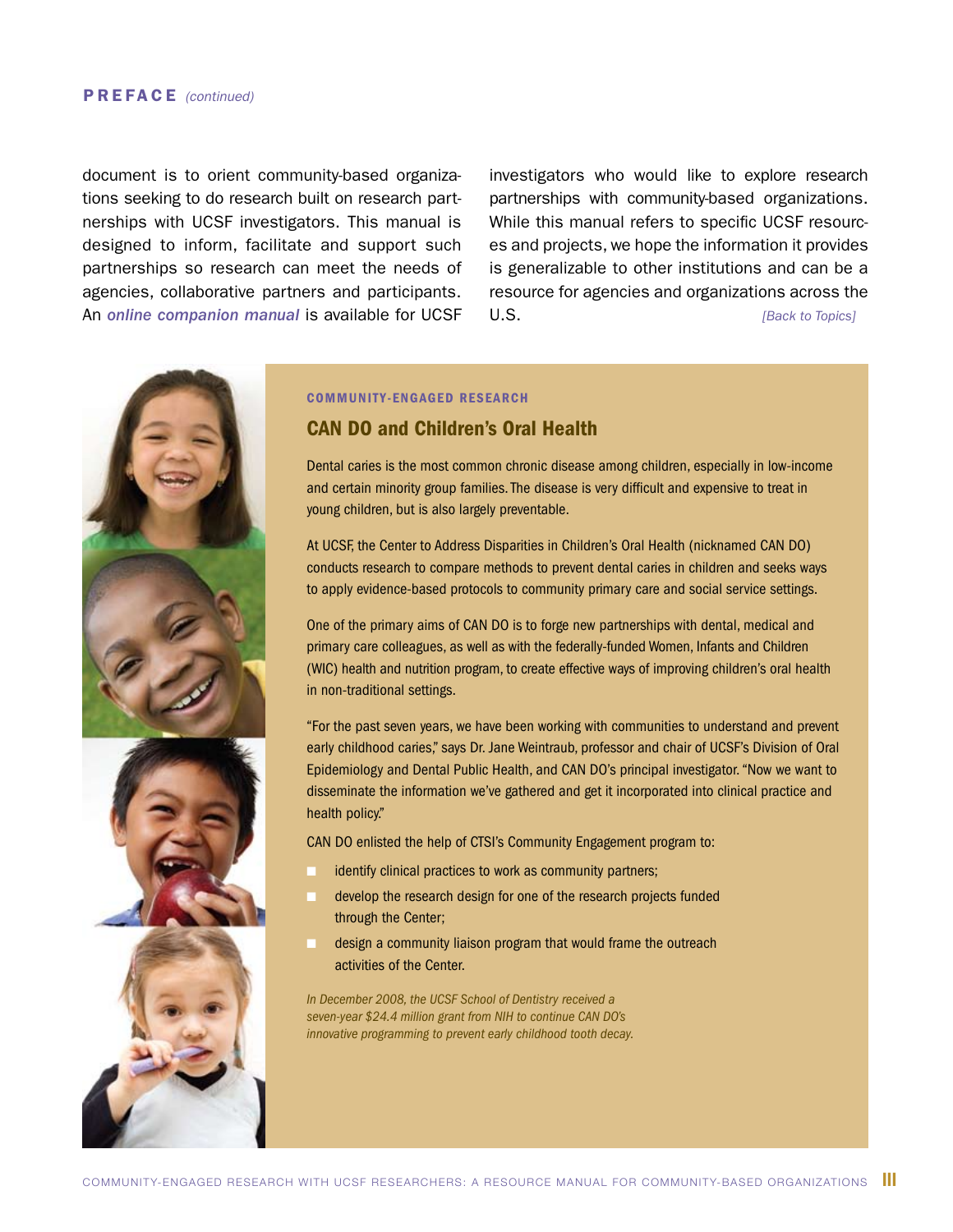<span id="page-5-0"></span>



# Why community research and what does it offer my organization?

#### *"What is research, but a blind date with knowledge?"*  — William Henry, British chemist

Some people think that health sciences research<br>
involves doing medical experiments with human beings. In general, UCSF researchers think of healthrelated research as discovering innovative solutions to difficult problems. A growing number of health sciences researchers at UCSF are interested in addressing the complex and difficult health problems faced by our communities.

When researchers and representatives of community organizations engage in the process of discovery *together*, advances in scientific knowledge can be more finely tuned and immediately applicable to the lives of community members. When research is community-engaged, the path from scientific discov-

#### Know Your Research Partner

Many institutions in the Bay Area conduct clinical and health sciences research, including *Children's Hospital Oakland Research Institute (CHORI), Kaiser Permanente, Stanford University Medical School, University of California Berkeley School of Public Health* and *California Pacific Medical Center (CPMC)*. Many of the elements discussed in this document apply to collaborations with researchers from these and other institutions, while other elements will be specific to research conducted at UCSF. If you have questions about researchers who contact you regarding a partnership, it's important that you know about the places they work and understand the requirements of that institution before getting involved in a study.

ery to practice is likely to lead to more rapid and more fully realized advances in the health of our communities.2 UCSF researchers and community agency staff have much to gain from partnerships dedicated to having a positive impact on the health of communities. Such partnerships are key to the translation of research results into community programs (evidence-based practice), and to the integration of community knowledge, needs, and preferences into research (practice-based evidence).

You may be interested in working closely with researchers to:

- **n** Describe the scope of public health priorities that can be addressed by community organizations and agencies,
- **n** Answer questions about your own community and other communities or service populations,
- **n** Identify better systems of health education and delivery,
- **n** Learn how to conduct self-evaluation,
- Access resources to develop/adapt new programs and/or interventions that are culturally appropriate for their target populations,
- Conduct more rigorous research and/or evaluation of these programs,
- Educate researchers about issues facing your communities,
- **n** Provide access to clinical trials for your clients or community,
- **n** Obtain consultation and resources needed to conduct proven or promising interventions,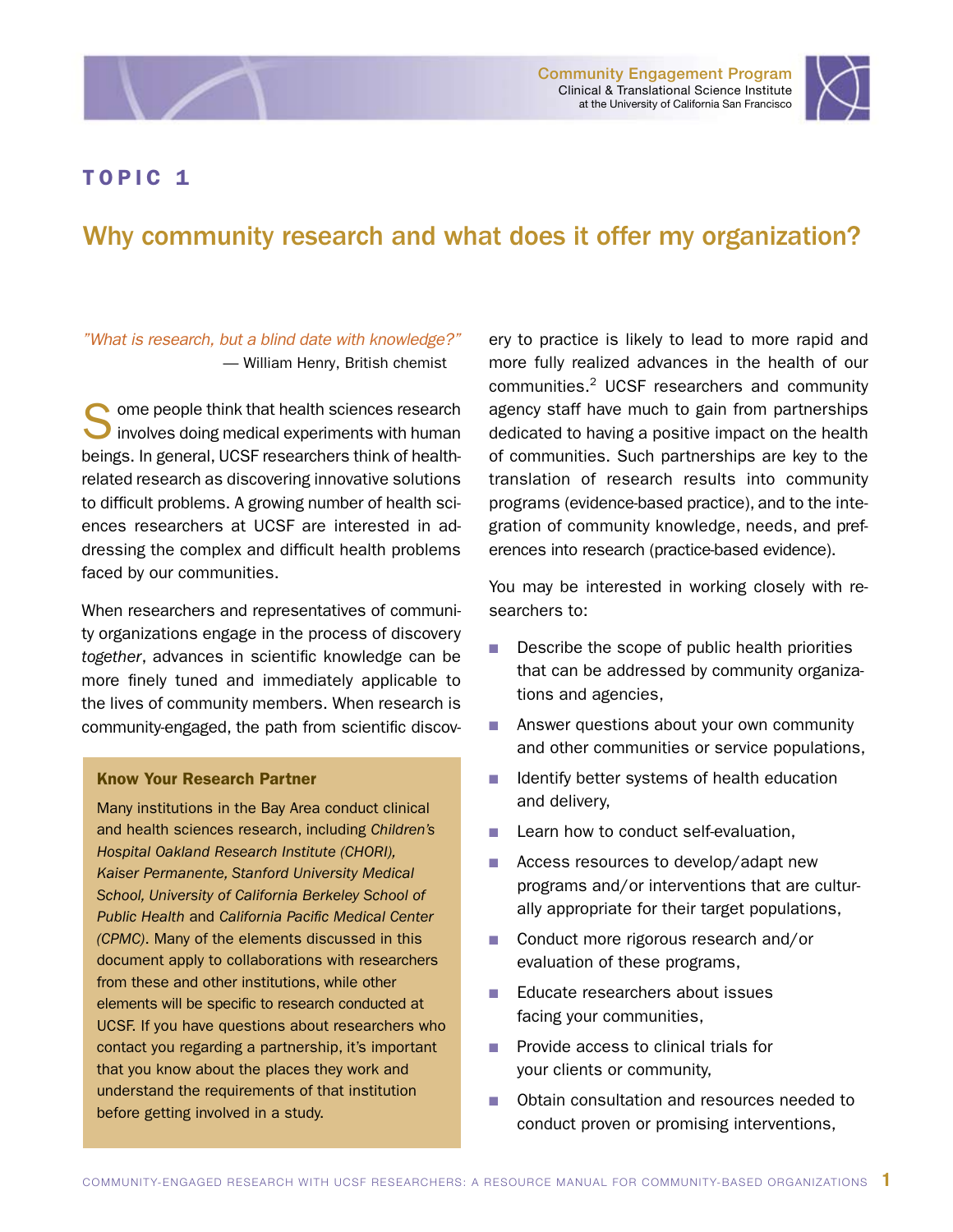- Have input into proposals for funding programs that impact your communities, and
- Gain access to a wider range of potential funding sources.

UCSF researchers may be interested in working closely with community organizations to:

- $\blacksquare$  Identify research questions that matter to the community,
- $\blacksquare$  Learn about community priorities, assets, needs, and capacity;
- Conduct research projects to address community priorities,
- **n** Evaluate the impact of programs and interventions,
- Conduct effective outreach events,
- **Provide community-based research training for** students, fellows, and other junior researchers;
- Disseminate research findings.

The combined expertise and experience of local and regional organizations and UCSF researchers creates the groundwork for exciting partnerships. At the same time, the factors that make partnerships possible and productive also may generate confusion and misunderstanding. Different priorities, values and cultures can pose a challenge to partnerships. This guide will help community-based organizations sort out the advantages and challenges to collaborating in research studies.

The research we are discussing in this manual includes all kinds of questions about human health, including behaviors that cause disease or promote health; the design and quality of health services; and the effectiveness of treatments and health education. Ultimately, health-related research aims to advance knowledge in order to decrease human suffering. Research at UCSF includes learning about how patients are evaluated, treated and cared for in clinical settings *(patient-centered research or clinical research)* and how individuals or communities address barriers to achieving optimal health *(community-based research)*. More recently, the concept of community-based participatory research (CBPR), in which communities play major roles in defining the research questions and the interventions, has expanded the definition of research to include many different types of activities, including capacity building, network development, and policy action.

*[\[Back to Topics\]](#page-2-0)*

#### What is "Health"?

Health is a broad concept, which we define here as the state of well-being and balance that individuals and communities experience when they are able to function at their full potential. This definition derives from the widely accepted definition of health used by the World Health Organization (WHO), which states that *"health is a state of complete physical, mental and social well-being and not merely the absence of disease or infirmity"* (WHO. Constitution of the World Health Organization Geneva, 1946). In more recent years, this statement has been modified to include the ability to lead a *"socially and economically productive life."* Some argue that health must be seen as a process of continuous adjustment to the changing demands of living and of the changing meanings we give to life.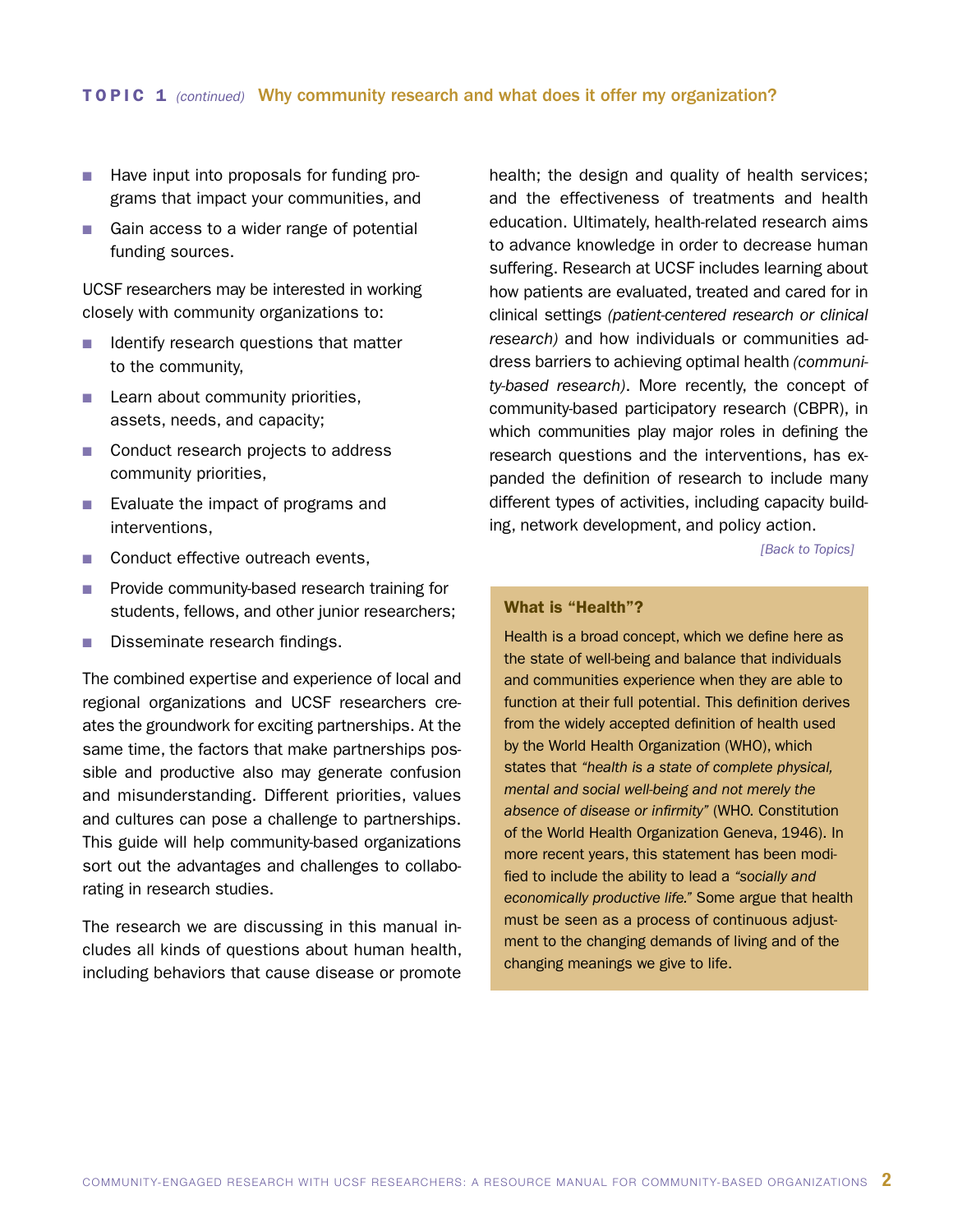<span id="page-7-0"></span>



# What is community-engaged research?

#### *Learning about each other's interests and expertise is critical for effective partnership.*

here are many types of collaborative activities that can take place between community organizations and UCSF researchers. At its core, community-engaged research recognizes that communitybased organizations have credible, legitimate, and intimate understandings of the assets, concerns, values and activities of their constituents and communities. Oftentimes, community agencies and organizations are the places individuals share experiences and develop the relationships that define a community. Community members who have not been trained in research may not fully grasp the nuances of methods, theory, and study design, just as an "outsider" researcher can acquire knowledge and trust but may not fully learn all that is important about a given health problem or research question. Fortunately, these diverse perspectives can be complementary, and often do find considerable common ground. Community-engaged research is anchored in these areas of mutual interest, need, and respect.

Community-engaged research with community-based agencies answer three basic types of questions:

- **No. 25 What's true for this community?** (epidemiological or descriptive studies)
- **n** Does this community-based and created program work? (creating practice-based evidence)
- Does this program or intervention work in a community setting? (creating evidence-based practice)

Community engagement is about relationships, and relationships between community organization representatives and UCSF researchers can be structured along a continuum. As community-engaged research involves increased partnership activities between university researchers and community members and agencies, it is more likely to take place outside of academic settings and involve more diverse people and places.

Activities that fall at the low engagement end of this continuum include the following strategies to recruit community members to participate in studies:

- Recruiting potential participants on the street or other venue,
- $\Box$  Conducting random phone sampling,
- **n** Posting flyers on the street or in a newspaper, and
- **n** Other forms of ad-hoc interactions between participants and research staff.

These methods are designed and conducted at the discretion of the researcher, often without any involvement of a community organization partner or intermediary.

Participant recruitment also can fall under a more collaborative place on this continuum. For example, a researcher can work with staff of CBOs from a particular community to develop recruitment materials and approaches that address the community's strengths or needs. CBO staff can also participate in posting and marketing recruitment information. Researchers can hire CBO staff to recruit study participants and to explain the study in a linguistically and culturally appropriate manner.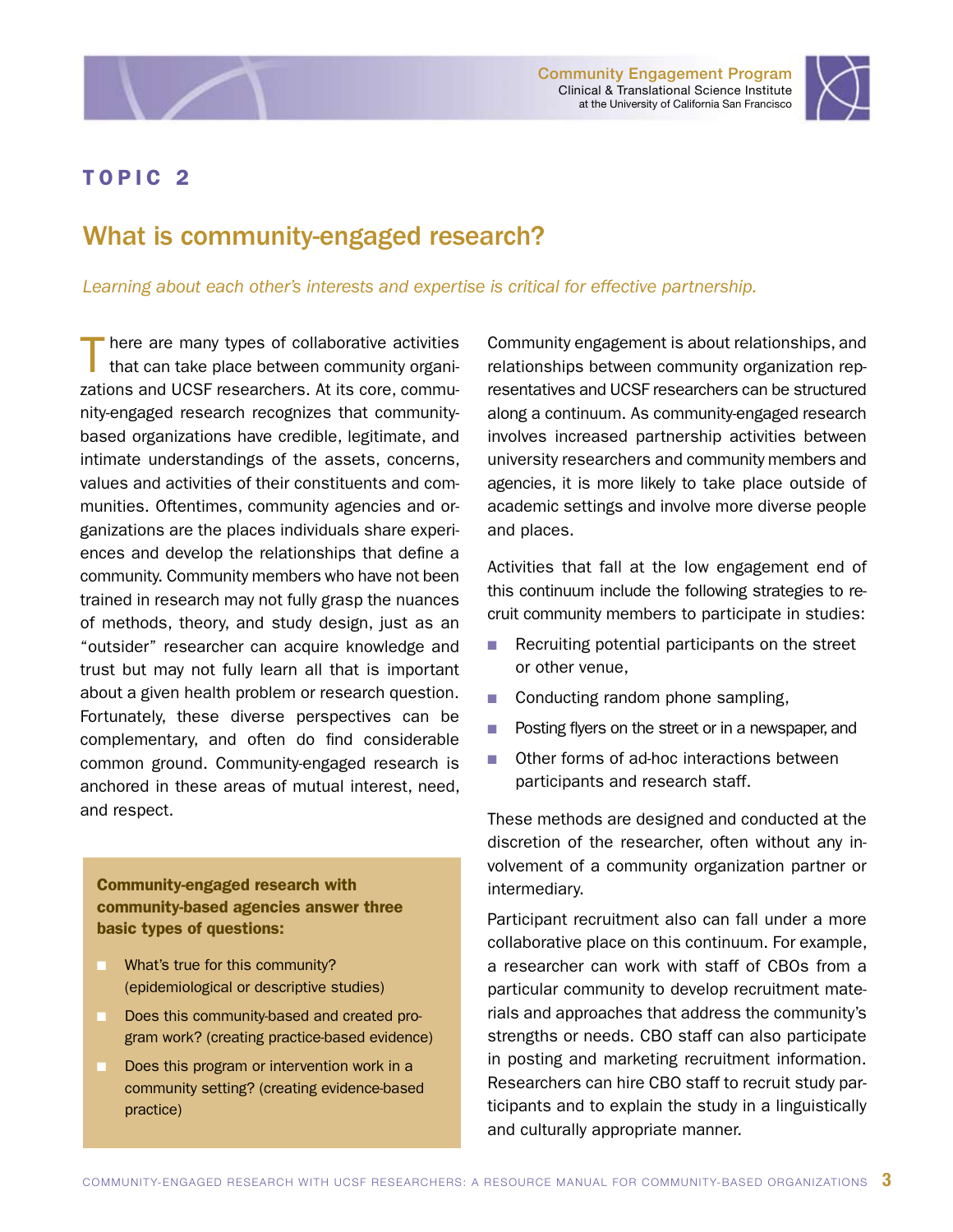A more engaged arrangement involves partnering with an agency or organization to assist more fully in implementing a study designed by the researcher. In this case, the agency may advise or function as a subcontractor to carry out a specific set of tasks required by the study. Agencies and organizations may participate in this way for the financial resources and/or because the arrangement otherwise benefits the organization or their clients or members.

Examples of this type of arrangement would be:

- CBO staff provides education or counseling services outlined in a research protocol,
- $\blacksquare$  A CBO provides the setting for a partnering clinic staff member to draw blood or do another lab test on-site, and
- A CBO uses the research intervention as a way to deliver program services.

In these situations, research staff would train CBO staff members and be in regular communication regarding program implementation and data collection.

Moving along the continuum toward greater engagement, researchers and community members can create opportunities for increased communication and mutual accountability. Collaboration takes place earlier and more often in the development of the research project. It is important, therefore, to set up structures in the research project to ensure the community's involvement. One effective way a community perspective can be incorporated into a research project is through a Community Advisory Board (CAB). Participating on a CAB can take a lot of time, but it's one way to ensure that researchers hear and understand community input. (More detailed information about CABs is included below.) When CBOs partner with researchers, they may be able to arrange to have the researcher act as an advisor to the agency. Research CABs can have a range of responsibilities that include:

- $\blacksquare$  Reviewing proposals and other materials,
- **n** Providing input on the research protocol and project design,
- **n** Providing a bridge to a target population, and
- **n** Active problem solving.

At the greatest level of engagement, the researcher and CBO representative(s) enter into a partnership to jointly explore a problem that is of interest to all of them and to cooperatively develop the specific research question, methods, and a plan for decisionmaking as well as the equal and fair sharing of resources and findings. This approach embodies the belief that the community partner is an expert in terms of knowing how to work effectively with a particular population and that this expertise is as valuable as the research skills provided by the university partner.

At UCSF and other research institutions, research that involves community engagement has a long history and is currently widely used. The most actively engaged kind of research is known by many names:

- **n** Community action research,
- **n** Participatory action research,
- Community-based action research,
- **n** Empowerment evaluation, or
- **n** Community-based participatory research (CBPR).

#### Community Advisory Boards

One way to engage in a research project is to participate in a community-based and oriented Scientific Review Committee (SRC), Community Advisory Board (CAB) or Scientific Advisory Board (SAB). These groups are established to review elements of the study. These groups can meet throughout the life of the project.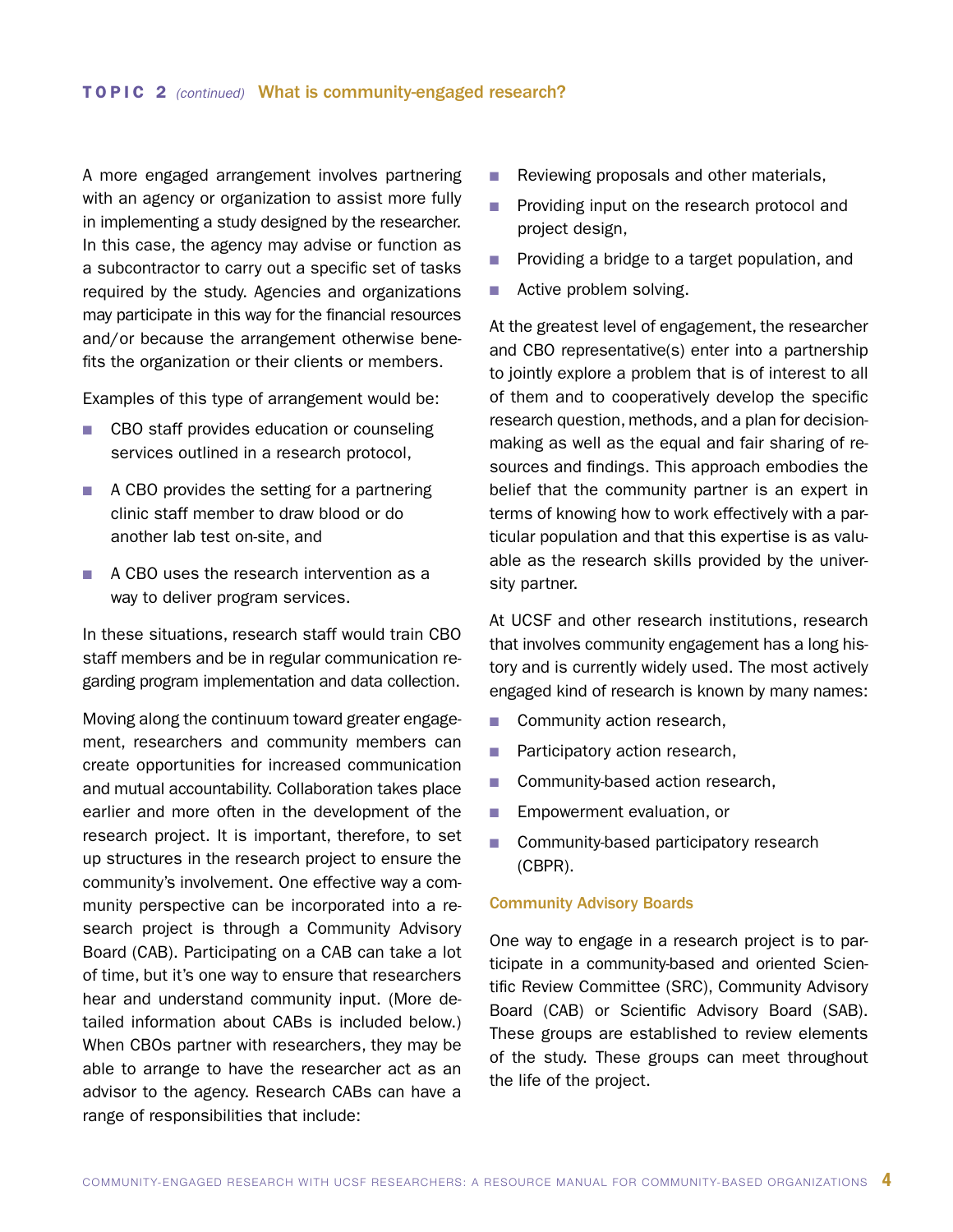#### What is Community-Based Participatory Research (CBPR)?

*CBPR* is a collaborative research approach that is designed to ensure and establish structures for participation by communities affected by the issue being studied, representatives of organizations, and researchers in all aspects of the research process to improve health and well-being through taking action, including social change. CBPR involves:

- **n** Co-learning and reciprocal transfer of expertise by all research partners with particular emphasis on the issues being studied with CBPR methods,
- Shared decision-making power, and
- Mutual ownership of the processes and products of the research enterprise.

—*U.S. Agency for Healthcare Research and Quality*<sup>2</sup>

Most CABs are comprised of leaders and other individuals representing various parts of the community, such as religious groups, schools or universities, media, clinicians, patients and non-profit or community-based agencies.

CABs are generally made up of no more than 20 people who serve as primary liaisons between the community and the researchers. Often a senior scientist or other member of the study staff will attend CAB meetings on a regular basis, indicating the CAB's importance in the study process. CAB members may take on active roles in planning for and undertaking research projects. Examples of their numerous activities include:

- General community outreach and education,
- Support for volunteer recruitment by disseminating information about the study,
- **n** Providing feedback on trial protocols, including criteria for participation, informed consent forms and processes, and volunteer recruitment and retention,
- Advising researchers about potential participants' perspectives about the study,
- **n** Providing a safeguard (in addition to institutional ethics review committee) for participants' rights, and
- **n** Representation at important national, regional and international meetings and conferences.

CABs may provide feedback on the actual study protocol, the informed consent document and any educational materials to be used in the community. Although these consultations are not part of the formal approval process, researchers may make changes to the protocol and other documents to reflect community input. This process helps to ensure that communities receive appropriate information, that their concerns are addressed and that the trial will run smoothly in the community. CAB meetings are a useful forum for addressing ongoing concerns and project progress.

*[\[Back to Topics\]](#page-2-0)*

<sup>2</sup> Viswanathan M, Ammerman A, Eng E et al. Community-Based Participatory Research: Assessing the Evidence. Evidence Report/Technology Assessment No. 99 (Prepared by RTI–University of North Carolina Evidence-based Practice Center under Contract No. 290-02-0016). AHRQ Publication 04-E022-2. Rockville, MD: Agency for Healthcare Research and Quality. July 2004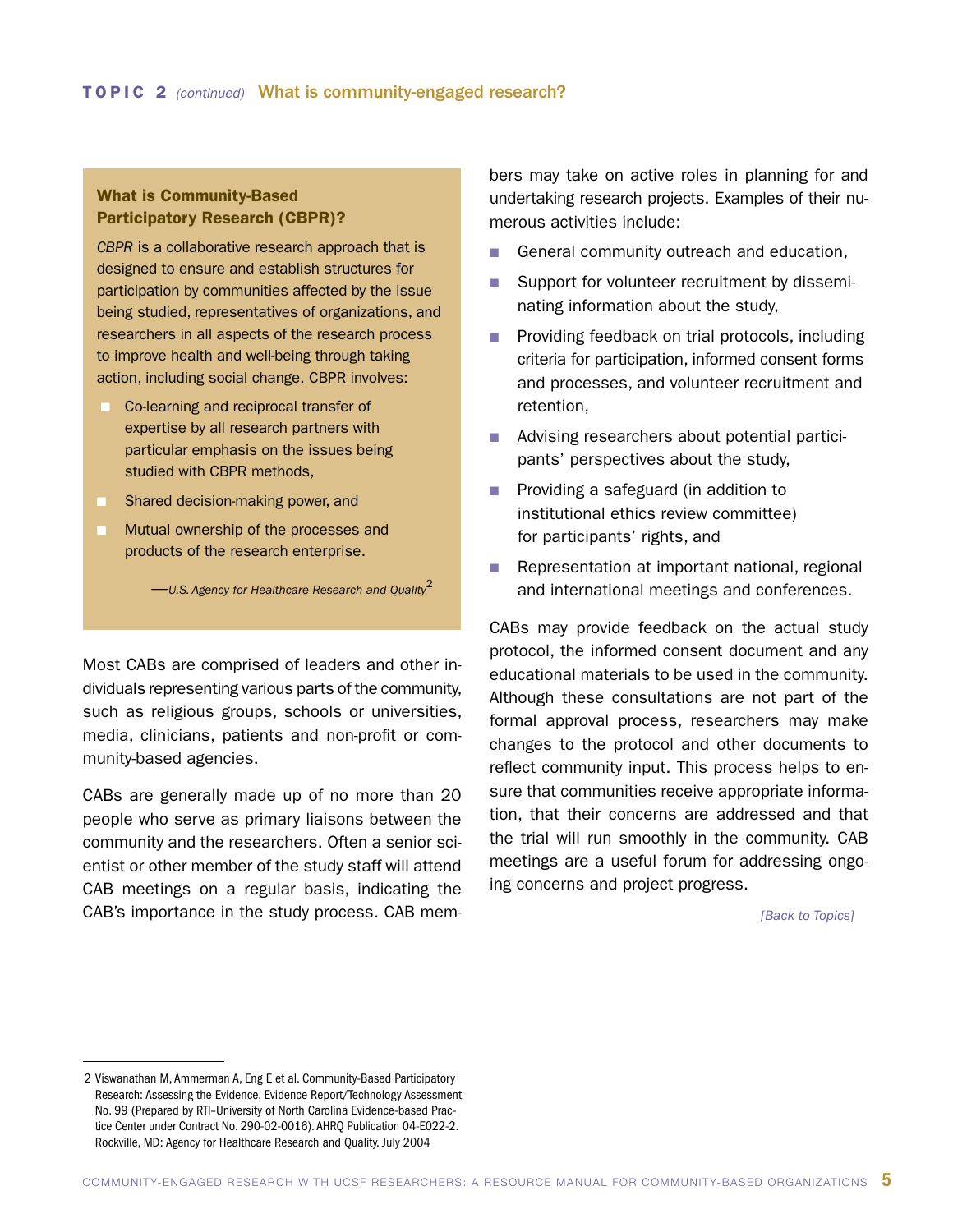<span id="page-10-0"></span>



# Why would my organization be interested in working with UCSF?

Community organizations may or may not be directly involved in health programs or have a history of doing research. However, community organizations are always engaged in activities that promote the well-being of a community. Most community organizations aim to:

- $\blacksquare$  Identify problems relevant to their clients and community,
- Discover what contributes to those problems,
- Deliver relevant and cost-effective programs,
- **n** Evaluate their programs, and
- Seek additional funding to sustain or expand these programs.

The resources to accomplish all of these tasks may be scarce or completely unavailable. As a result, many organizations focus mainly on program implementation and fundraising. Collaborating with UCSF can give community agencies access to resources that are the traditional strengths of an academic institution:

- Data gathering (to identify problems),
- **n** Literature review (to identify solutions),
- **Exaluations (to assess program** effectiveness), and
- Capacity building (to improve self-evaluation, outreach, and funding).

In addition, collaborative research grants may enable community organizations to expand the range of potential funding sources, create networking opportunities, and form strategic alliances. Equally important, community organizations can contribute to determining research priorities and ultimately shape the literature on what constitutes effective interventions. What is discovered today can have a positive impact on what funders and what organizations serving your population will do tomorrow.

*[\[Back to Topics\]](#page-2-0)*

#### How do I find a research partner at UCSF?

The *[Community Engagement Program](http://ctsi.ucsf.edu/community/working-with-researchers)* can help you:

- **n** Find a potential collaborator with similar interests;
- **Example 20 Establish a relationship with UCSF researchers;**
- Manage the steps of setting up a research project with a collaborative partner;
- **EXPLORE THE EXPLORE CONCRETE SHOW EXPLORER EXPLORER** work best for you and your organization.

We ask that you fill out a *[Consultation Request](http://www.ctsi.ucsf.edu/consult)*  **[Form](http://www.ctsi.ucsf.edu/consult)** to help us learn more about you and your interests. After you submit a form, you'll hear back from us within a few days with next steps.

To have a form faxed or mailed to you, please call (415) 206-4048 or email us at *[CEP@fcm.ucsf.edu](mailto:CEP@fcm.ucsf.edu)*.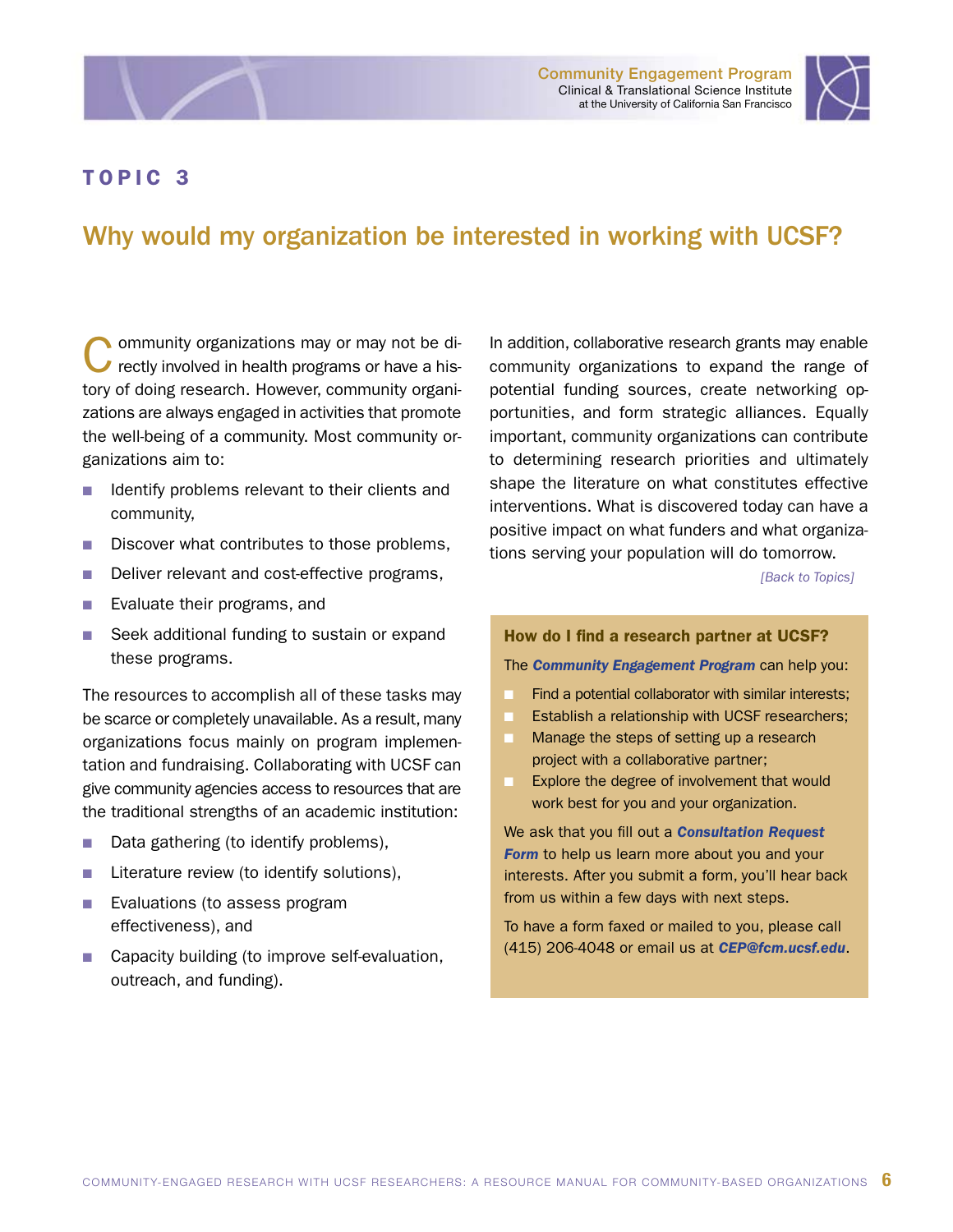Community Engagement Program Clinical & Translational Science Institute at the University of California San Francisco



### <span id="page-11-0"></span>TOPIC 4

# Why is UCSF interested in working with community agencies in community settings?

**Ommunity input and participation are crucial,** both in terms of generating knowledge and in acting to implement changes. When research is conducted in community-based settings, the results are likely to be useful and lead to the development of real program and policy changes. Communitybased organizations and agencies provide real-world settings to implement new health care or health service programs and interventions. While community-based research poses logistical and conceptual challenges, its rewards are increasingly recognized by researchers. Academic research institutions and funders are beginning to invest resources in community-based research.

Community leadership can also lead to innovative approaches to increase access to health care or more culturally appropriate health education. Programs developed in the community can be studied and shared in order for others to learn about one agency's success or innovative approach. In addition, community organizations have more skills in implementation and dissemination than researchers. Many UCSF researchers are committed to collaborating and understand the value of partnering with communitybased organizations to help learn about best ways to deliver health education programs and policy.

Bridging the gap between what researchers do and what community organizations do is often challenging. It involves bridging different cultures and belief systems and different organizational systems. Sometimes it involves the challenge of overcoming suspicion and distrust based on a history in which human subjects protocols were breached.

#### Examples of Community-Based Research Collaborations at UCSF:

- n *[AANCART San Francisco](http://www.suckhoelavang.org/aancart/index.html)* is a collaboration to promote cancer awareness activities and cancer-related research among 10 Asian ethnic groups in the greater San Francisco Bay Area region. Our local AANCART program is part of a national program of university-community research and training collaborations.
- n The *[UCSF Center for AIDS Prevention Studies](http://www.caps.ucsf.edu/projects/collaboration/) (CAPS)* has a long history of fostering collaborative community-engaged research. *[This](http://www.caps.ucsf.edu/research/portfolio/2007/Prev3.pdf)  [CAPS study of young black men who have sex](http://www.caps.ucsf.edu/research/portfolio/2007/Prev3.pdf)  [with men](http://www.caps.ucsf.edu/research/portfolio/2007/Prev3.pdf)* is one example of such a collaboration, testing community interventions to reduce sexual risk behavior and increase HIV testing.
- The **ASPIRE** project is a collaboration of the UCSF School of Dentistry's CAN DO Center and Head Start to determine parental acceptability and preferences for preventive dental treatments for young Hispanic children.
- n UCSF's Schools of *[Dentistry](http://dentistry.ucsf.edu/research/research_main.html)*, *[Medicine](http://medschool.ucsf.edu/research)*, *[Nursing](http://nurseweb.ucsf.edu/www/ix-rs.shtml)*, and *[Pharmacy](http://pharmacy.ucsf.edu/research)* host websites dedicated to research. Check these sites for other examples of community-engaged research.

Collaborative research tends to be more expensive and time-consuming than conventional research, but the result is almost always more relevant research leading to insights for all involved and better programs for those who need them.

*[\[Back to Topics\]](#page-2-0)*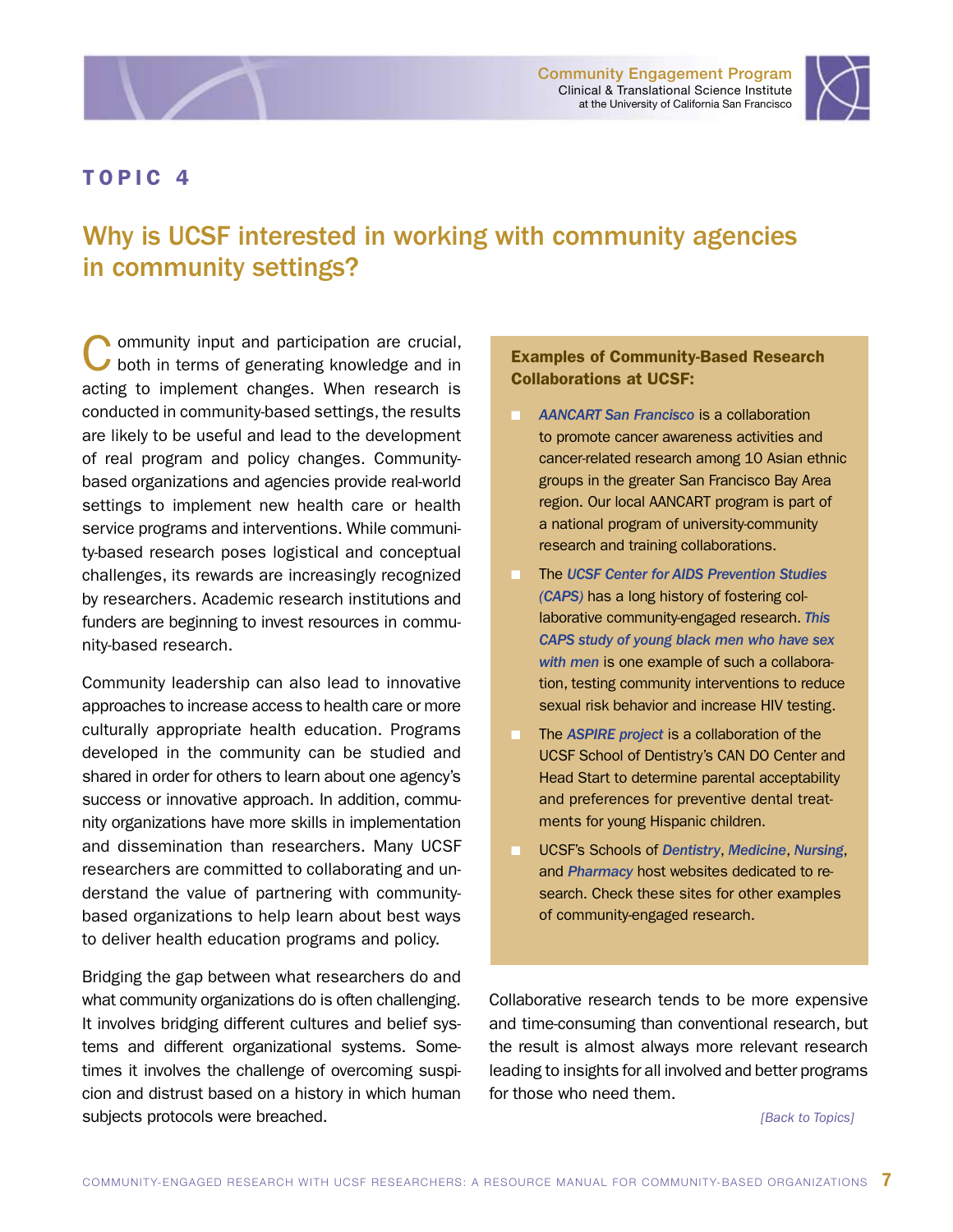



# <span id="page-12-0"></span>What might I need to know about how research is conducted at academic institutions?

esearch is about discovery which, along with pa-If tient care and teaching, is a primary mission of academic medical institutions like *[UCSF](http://www.ucsf.edu/research/)*. Health sciences researchers usually have a specific area of interest that is important to them. These interests may come from personal experience with a health issue or community or because of a larger interest in improving public health. Health sciences researchers can be social scientists, physicians, nurses, dentists, pharmacists, or laboratory scientists. They typically have special training in research methods.

At UCSF almost all research projects are funded by grants from the government (federal, state, or local), private foundations, or by pharmaceutical companies. The vast majority of UCSF researchers are supported by grants. Like community-based agencies, they raise the money for some or all of their salary and the salaries of their research team by obtaining grants. Researchers may be interested in pursuing a project with a community agency, but need to secure funding in order to conduct a full-scale collaborative research project. On the other hand, many academics also are willing to give talks, review proposals, or serve on boards of community agencies because they share a commitment to the same community or health concern.

After developing a research question or an idea for a new program or intervention, a researcher usually writes a proposal for grant funding in order to conduct the study. The potential funding agency reviews the proposal for significance, scientific rigor, feasibility, and innovation. A project that is worthwhile in every other way and that may appeal to a community organization may not get funded as a research project if it has been done in a similar way somewhere else. While the requirements differ from one source to another, some

issues apply generally. UCSF grants are managed by a central *[Contracts and Grants Office](http://or.ucsf.edu/cg/cg.html)*.

Built into academic research programs and institutions are structures and processes that maintain high ethical standards, support rigor, and encourage high quality work. These include governmental and institutional regulatory systems, peer review, and the standards that guide internal and external competitive funding processes.

To have successful careers, researchers must establish themselves as an expert in a particular area of inquiry, whether it be basic science, clinical, epidemiologic, or health services related. This is typically done by building a program of related research projects and presenting the findings of this research to peers at meetings and in professional journals. Academic promotion is based on demonstration of expertise as evidenced by securing funding for research projects, authoring significant publications, serving on committees of professional organizations (e.g. the American College of Obstetricians and Gynecologists) or government agencies (e.g. the National Institutes of Health), and providing education and mentoring for junior faculty. The infrastructure of academic institutions is designed to support inquiry and the standards of excellence that are a critical element of it.

The nature of a research team varies depending on the size of the project. The lead scientist on a research project is usually called the Principal Investigator (PI). He or she usually assembles a team that may include a Project Director, an Evaluator, and research assistant(s). We include more information on research staffing in Topic 10.

*[\[Back to Topics\]](#page-2-0)*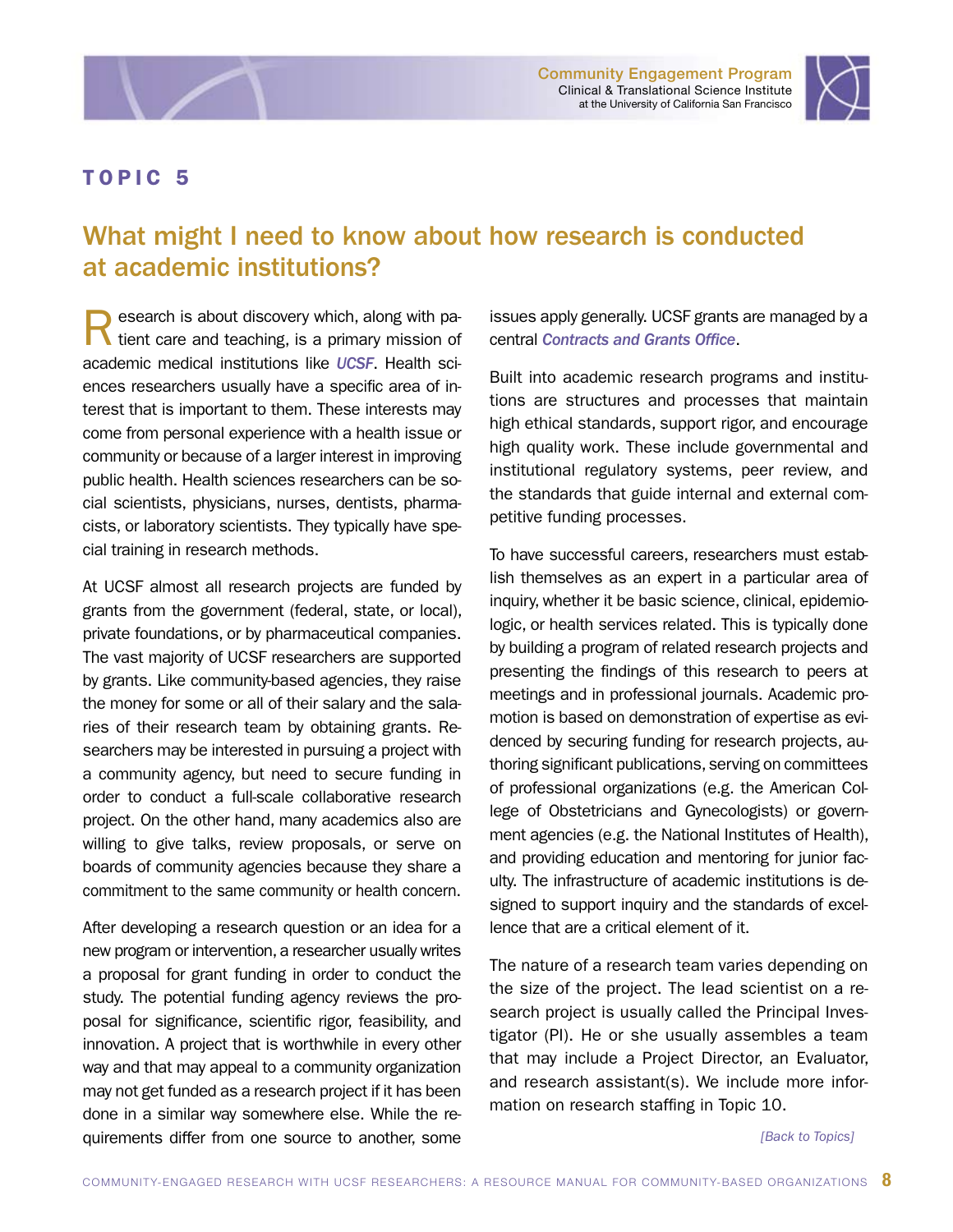<span id="page-13-0"></span>



# What might a researcher need to know about my organization?

**Researchers who approach you usually have some idea of why they want to collaborate. Those you** are approaching may want to have an idea of your organization's mission, location, how long you have been working in the community, whom you serve, and the services you offer. A brochure, one-page fact sheet, or an informative website is usually sufficient for an introduction. If your organization has worked with researchers previously, a description of the project and the contributions of your organization would be helpful.

When the discussion about collaboration becomes more serious, information that will help the researchers may include your organizational structure, prior or current projects, and your role in networks or coalitions. The researcher may also want to know your incorporation status (non-profit, etc.), whether your organization can receive funds from governmental projects, and whether you have to have your own process for protecting participants in research.

*[\[Back to Topics\]](#page-2-0)*

#### Questions You Might Be Asked About Your Community-Based Agency or Organization:

- Who is served by this organization or agency?
- What services are offered?
- How is this organization staffed? Are staff members interested in or supportive of a research project?
- Does this organization belong to a network of similar organizations or agencies? Might the network be interested in participating in the research project in some capacity?
- Is the Board of Directors interested in this research project? Is the Board supportive of this project? What is the best way to determine support for the project?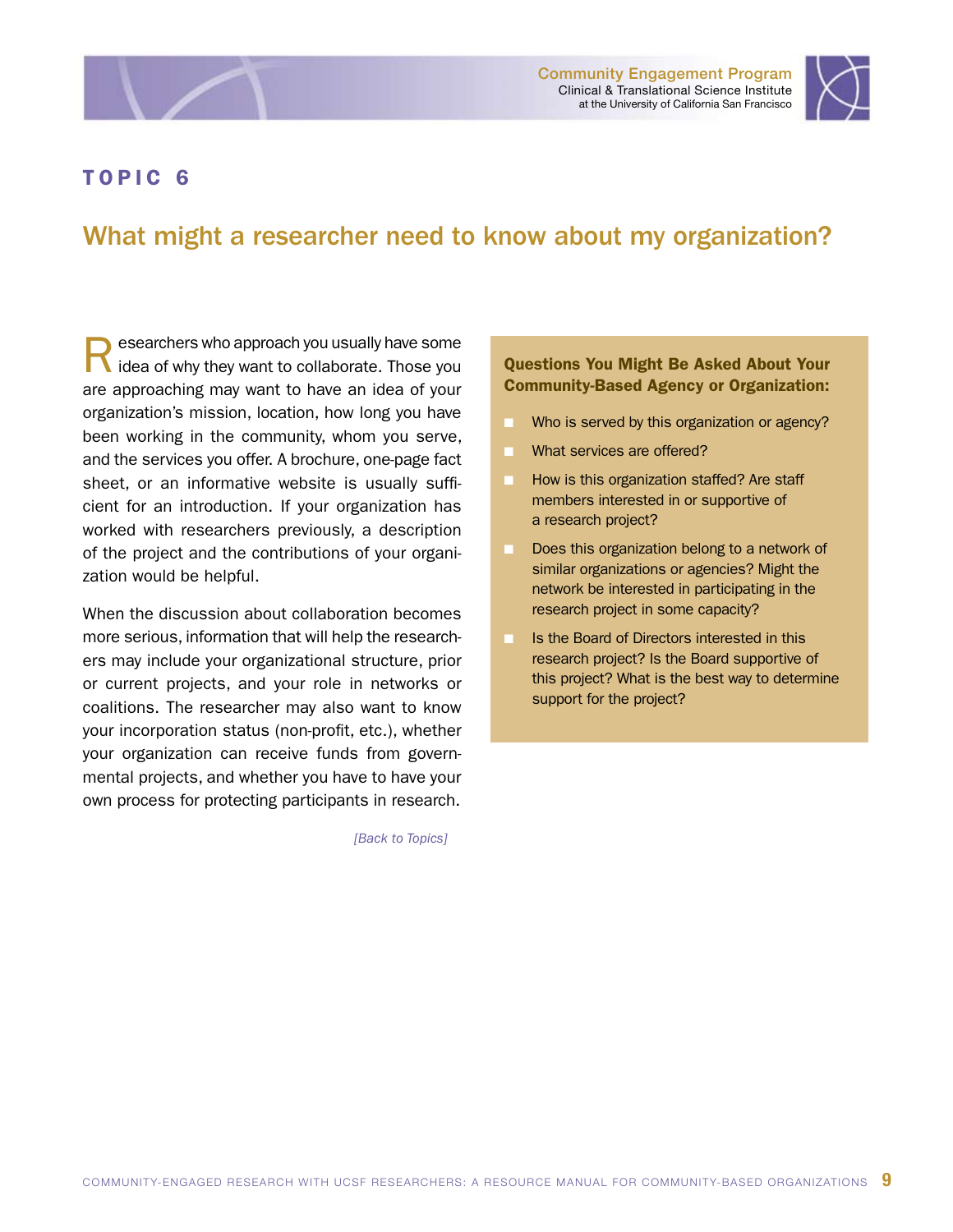<span id="page-14-0"></span>



# What questions should I ask when considering partnering with a UCSF researcher? How do I know which researchers will be good collaborators?

s with many other partnerships, successful research collaborations are often dependent on qualities such as personality, commitment, and trust. You will need to make those assessments for yourself, and your doing so will help ensure your active participation in the establishment of this partnership. We can also help. Here are some questions to get you started. These questions in this section complement the questions listed on page 9.

- What level of involvement does our organization want to have in the development of the research question, design, implementation and dissemination?
- Does or could our organization have the capacity to do this research project?
- **No. 2018** What type of capacity building could help our organization do this better?
- Does our organization have relationships with researchers that might inform who we would like to partner with in the future?
- Which skills or experiences would we prefer a researcher have in order to be sensitive to the needs of our organization?

#### Issues to Consider: Sustaining the Partnership

One common challenge to community-academic partnerships is making the relationship last. Community leaders often report that a researcher appears out of nowhere, requests community support for a particular project, and then disappears again at the conclusion of the project. This approach clearly leads to distrust the next time a different researcher (or the same one) reappears. In choosing a research

#### Questions to Ask of Potential Collaborators

For more questions to ask collaborators, see *[Work](http://www.caps.ucsf.edu/pubs/manuals)[ing Together: A Guide to Collaborative Research in](http://www.caps.ucsf.edu/pubs/manuals)  [HIV Prevention](http://www.caps.ucsf.edu/pubs/manuals)*. Page 17 lists useful questions for all research topics. Here are a few:

- Has this person collaborated with others before?
- How did the experience go?
- Does the researcher have the skills (i.e. language) needed for this project?
- Is the researcher aware of the basic needs of the population I work with?
- **n** How will we share in recognition or any profits from research findings?
- **n** How will we control or handle any impact the results may have on our client population?
- **No. 2015** What rights will you have in case there are disputes about the use of the results?

partner, your organization should engage with a researcher who understands and subscribes to the guidelines outlined in this manual.

We recommend that when a partnership between a community organization and a researcher is being considered, there should be a process to assess the needs and capacity of each. At regular intervals, both partners should reassess how the partnership is progressing relative to the milestones set forth in the project proposal. This needs to be done in a consistent and explicit manner to avoid misunderstandings and distrust. Both you and your researcher partner should be clear about current availability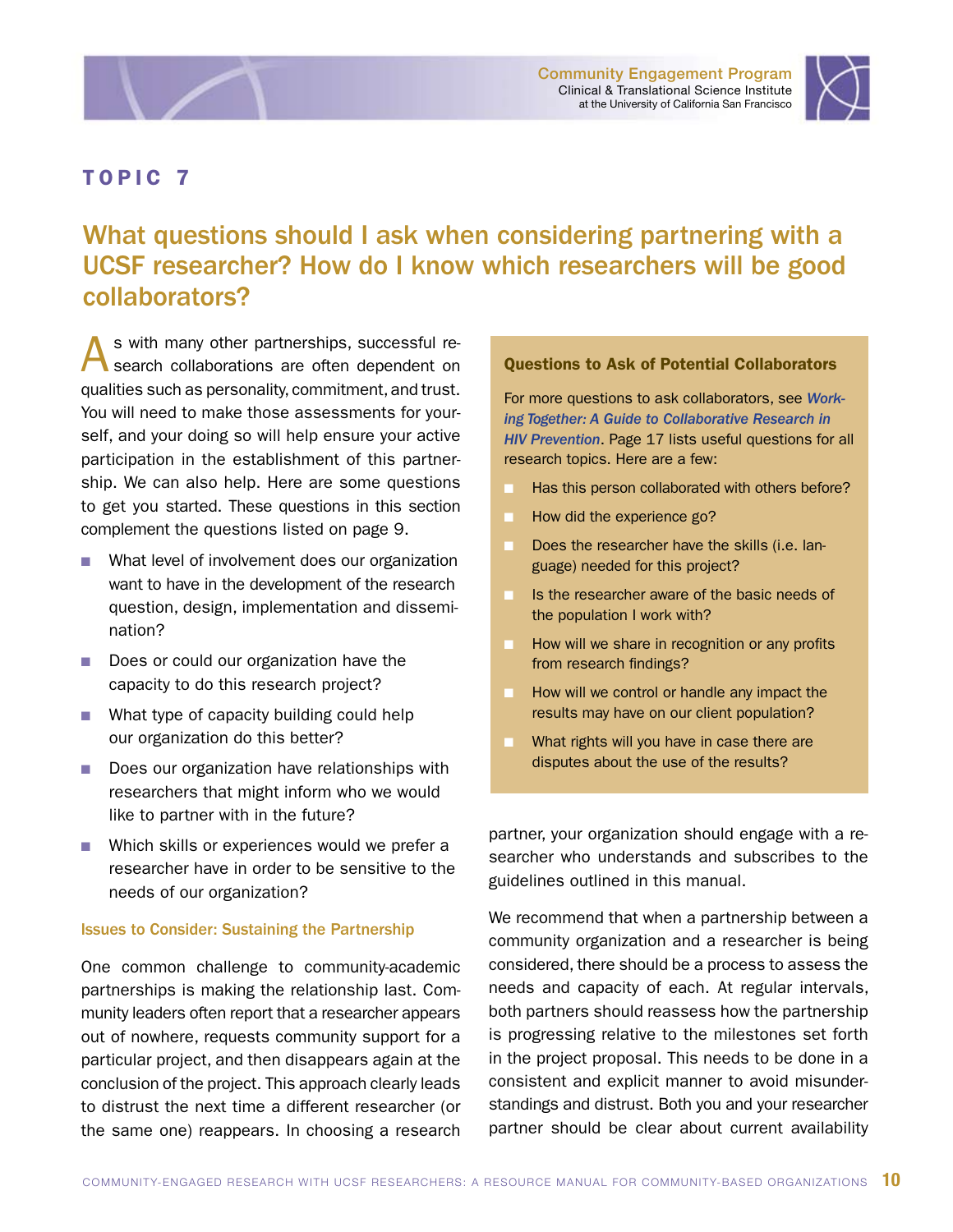#### TOPIC 7 *(continued)*

#### What questions should I ask when considering partnering with a UCSF researcher? How do I know which researchers will be good collaborators?

and career plans and set out realistic expectations for continued engagement in current and/or future projects.

It is also a good idea to consider negotiating for funding in the proposal for sustainability. For example, funds might cover staff time to obtain licensing for the agency to pay for the delivery of a particular service in the future, to develop partnerships with other agencies that have resources to contribute to the support of a program or to approach a government funder that has resources.

*[\[Back to Topics\]](#page-2-0)*

#### Maintaining Good Community-Campus Partnerships

*[Campus Community Partnership for Health](http://depts.washington.edu/ccph/index.html)* (CCPH) at the University of Washington has developed an excellent set of guidelines for collaborations between academic researchers and community partners. These guidelines can help you work with your collaborator to establish good communication and processes for decision-making. See the full text of the *[CCPH Principles of Good Community-](http://depts.washington.edu/ccph.principles.html#principles)[Campus Partnerships](http://depts.washington.edu/ccph.principles.html#principles)*.

UCSF has program personnel dedicated to establishing, strengthening and enriching a range of types of connections between Bay Area community organizations and the University. If you are interested in how these programs can help you stay connected to UCSF, see the *[Office of University](http://sf.ucsf.edu)  [Community Partnerships](http://sf.ucsf.edu)* website.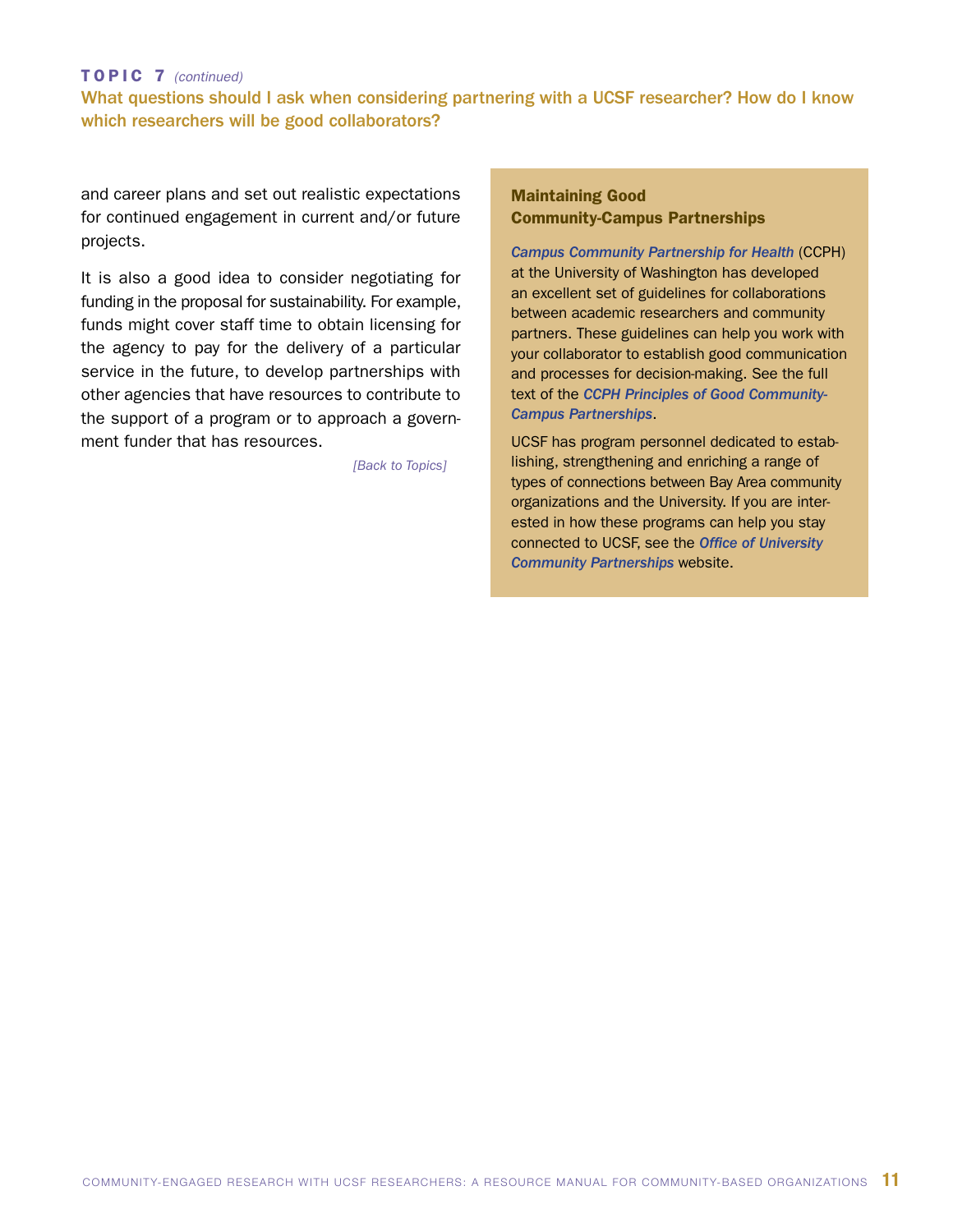<span id="page-16-0"></span>



# What are the steps of collaborative research?

Community-academic research collaborations<br>
revolve around processes of joint decisionmaking about the four major steps of research:

- Design (research question, the research plan, and research methods);
- **n** Implementation (the program delivery, data collection);
- Data analysis; and
- Dissemination (publishing, presentations, reporting and networking).

Mutual decisions can be made at each of these steps. Community-research teams differ in how they share decision-making authority. We recommend that collaborating partners identify a decision-making process that will keep the project on target and is appropriate to the needs and skills of the partners. At the outset and throughout the project, partners should discuss what decisions must be made, who will be involved in making decisions, as well as who makes final decisions and about which facets of the project. While ultimately the Principal Investigator is responsible to the funder to complete the deliverables and oversee the budget, there are many decisions that can be made together or by the community partner if a clear process for shared decision-making is put in place at the outset.

#### The Research Question

A collaborative process might take place to determine the precise questions the project will ask and try to answer. Community agencies and researchers could decide on the research question(s) to pursue together. They could convene a community forum or

community advisory board to help set research priorities. For example, if the research topic is an exploration of high rates of asthma in a particular community, the CBO-researcher team could turn to community members directly to help set priorities for the research question and/or possible intervention. Community members may want researchers to investigate these questions:

- Are there adequate number of providers or systems of care for our community? What are the barriers to care?
- $\blacksquare$  What is the quality of care provided to them?
- What are the assets and barriers that facilitate or get in the way of pursuing healthy behaviors?

#### Research Design and Methods

Good scientific research requires the use of particular methods to study a research question. You should discuss the methods of the research project in depth with your research partner and ensure that all staff affected by the data collection (receptionists, front desk staff, social workers, outreach staff, health education staff and others) have a clear sense of what will be required during the research project and have input into how to minimize disruption into their service delivery. The project budget should be structured to cover any resource requirements and ensure that program adjustments that are required of your agency are included.

A common methodological issue that arises is the use of *control groups*. When a study uses control groups, one group of community participants re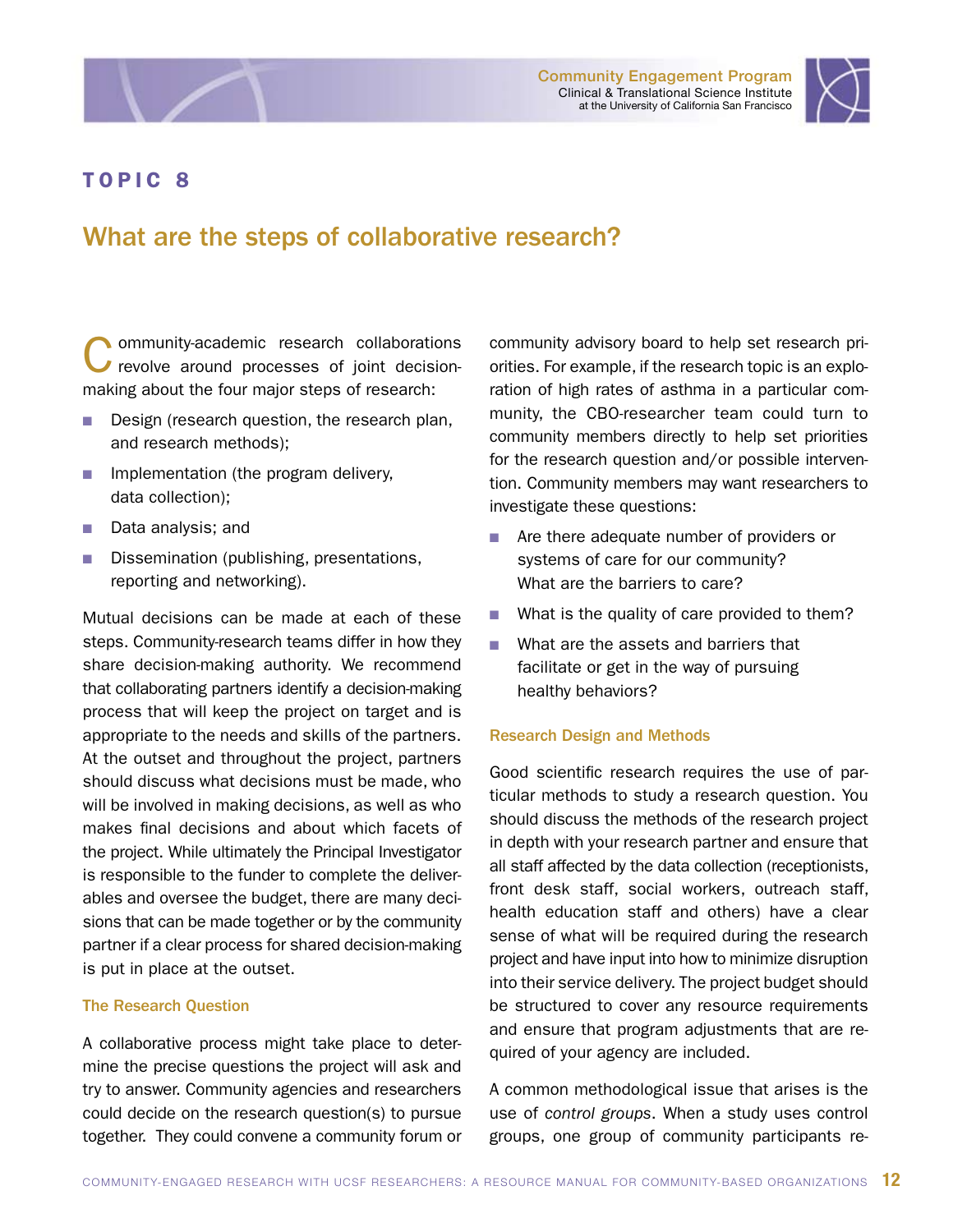ceives a new program or intervention being tested in the research project and another group doesn't receive the new program or intervention as a "control" or comparison group. The fact that a control group does not receive the new program or treatment can cause concern in the community because there is an assumption that one group is getting something beneficial and the other is not.

For example, a researcher may have created a video to communicate cancer risks in order to promote colon cancer screening among community participants. In order to prove that the video is effective in communicating the information and increase colon cancer screening, the researcher has to show the video to some participants but not others and measure what happens to both groups. Otherwise, if the video is shown to everyone, and cancer screening behavior increases, you cannot know for certain that it was the video and not something else (perhaps a news story about a famous person diagnosed with colon cancer) that led to the improvement.

From the point of view of the research participants, it seems intuitive that seeing a video is more beneficial than not seeing it. However, if the video does not really work, the comparison group actually ends up losing something (time spent watching the video). One way to deal with this problem is for the researcher to offer the video to the comparison group after the measurements have been made. Another solution is to offer the comparison group another educational tool on a different topic.

Another common issue to think about is the process of *randomization*, in which participants are not allowed to choose their group (intervention or control) but are assigned to a group by a random method. Randomization is a major principle of research because it helps to remove the influence of self-selection by a group that is different from those who do not choose to participate. Without randomization, you wouldn't know if a person who responded well

to a program did so because the program was really good or because the person was highly motivated and therefore participated in the program. If both motivated and unmotivated people attended the program, and all of them benefited, you can say that the program was very effective.

Because random assignment is an important concept for research, a researcher may not want to do the project or a funder may not want to fund it if participants can choose whether they want to participate in the intervention or to be in the control group. However, researchers with experience in community-based research often have solutions to this problem. One solution is to educate participants about the benefit of this method. Scientifically proving that an intervention or program is effective is key to making the case for sustained funding for it for everyone in the community. Another way to address the problems associated with randomization is to modify randomization or research design to give everyone some access to a service at a point in time that still allows the data to be collected.

A third common methodological issue is the *quantity of data* that researchers want to collect. Data required for a research project is more extensive that the usual program evaluation and process data that agencies are used to collecting to evaluate their programs. We encourage open negotiations between you and your research partner if these issues become challenges during the planning process.

Another issue which may come up is researchers' focus on defining the research terminologies and measurements. For example, researchers may spend time differentiating between terms like "knowledge" and "belief," or "intention" and "plan." Some of these debates will have no effect on your work or organization. Others may seem to slow down the pace of the project for no clear practical reason. Your input on these kinds of semantic debates matter be-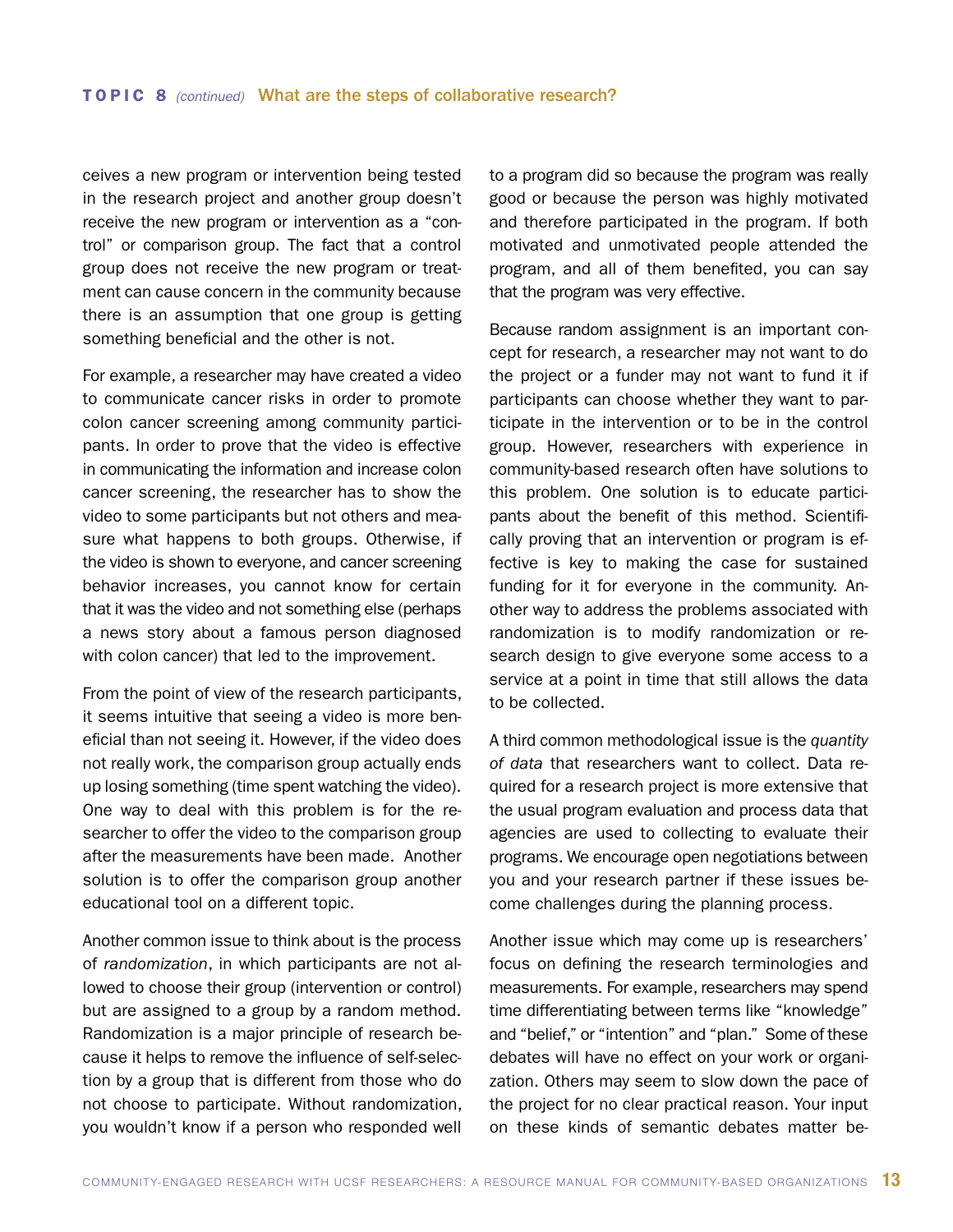cause you will have experience in the ways terms are understood in your community. More important, you may know that some of the research measurements do not apply to your community or that the researchers have missed some crucial measurements in your community. Your role as a partner in this aspect of the research is essential.

#### Publications and Presentations

Community groups are often concerned about issues that arise from the requests from researchers related to sharing and publishing information from a joint project. A difficult reality of life for all academic researchers is that career advancement depends on obtaining grants and publishing the research results in scientific journals. Thus, they have a vested interest in presenting and publishing in scientific venues. There can be a benefit to community agencies from this process. In a community-university partnership, sharing published or unpublished research findings with the community can ensure a wider audience than academic presentations alone and may help to disseminate a beneficial program or intervention. A well thought out and carried out dissemination plan can serve to build and strengthen a trusting relationship between researchers and community partners. When regular updates and feedback are taking place, stakeholders have the opportunity to shape and apply the research as it is taking place.

Many researchers are enthusiastic about participating in research presentations in community venues. If this is important to you or your organization, you and your research partner should pursue these kinds of opportunities both to present and host presentations. Work with your research partner to create and plan presentations that are appropriate for your audience. Ask researchers about the opportunity for your staff to be trained to present at scientific venues.

Publishing and dissemination can reach those in government with authority to develop legislation to insure funding for a proven intervention. Another potential benefit is the opportunity for your staff to develop new skills through their participation in research discussions and the preparation of publications. Although authorship of scientific publications is usually determined by rigorous criteria, some of your staff members may qualify. If this is important to your organization, you should ask the researchers about the responsibilities of authorship. Publishing and presenting research findings can be considered part of a broader dissemination plan. See *[these](http://www.caps.ucsf.edu/projects/collaboration/dissemination.php)  [guidelines](http://www.caps.ucsf.edu/projects/collaboration/dissemination.php)* for more information on dissemination. This is a time when your questions about who "owns" findings and how they are used will be at the forefront of your conversations with your research partner.

*[\[Back to Topics\]](#page-2-0)*

#### About Publication

For more information on writing up research, see *[Uniform Requirements for Manuscripts](http://www.icmje.org/#author)  [Submitted to Biomedical Journals](http://www.icmje.org/#author)*: *Writing and [Editing for Biomedical Publication—Authorship](http://www.icmje.org/#author)  [and Contributorship.](http://www.icmje.org/#author)*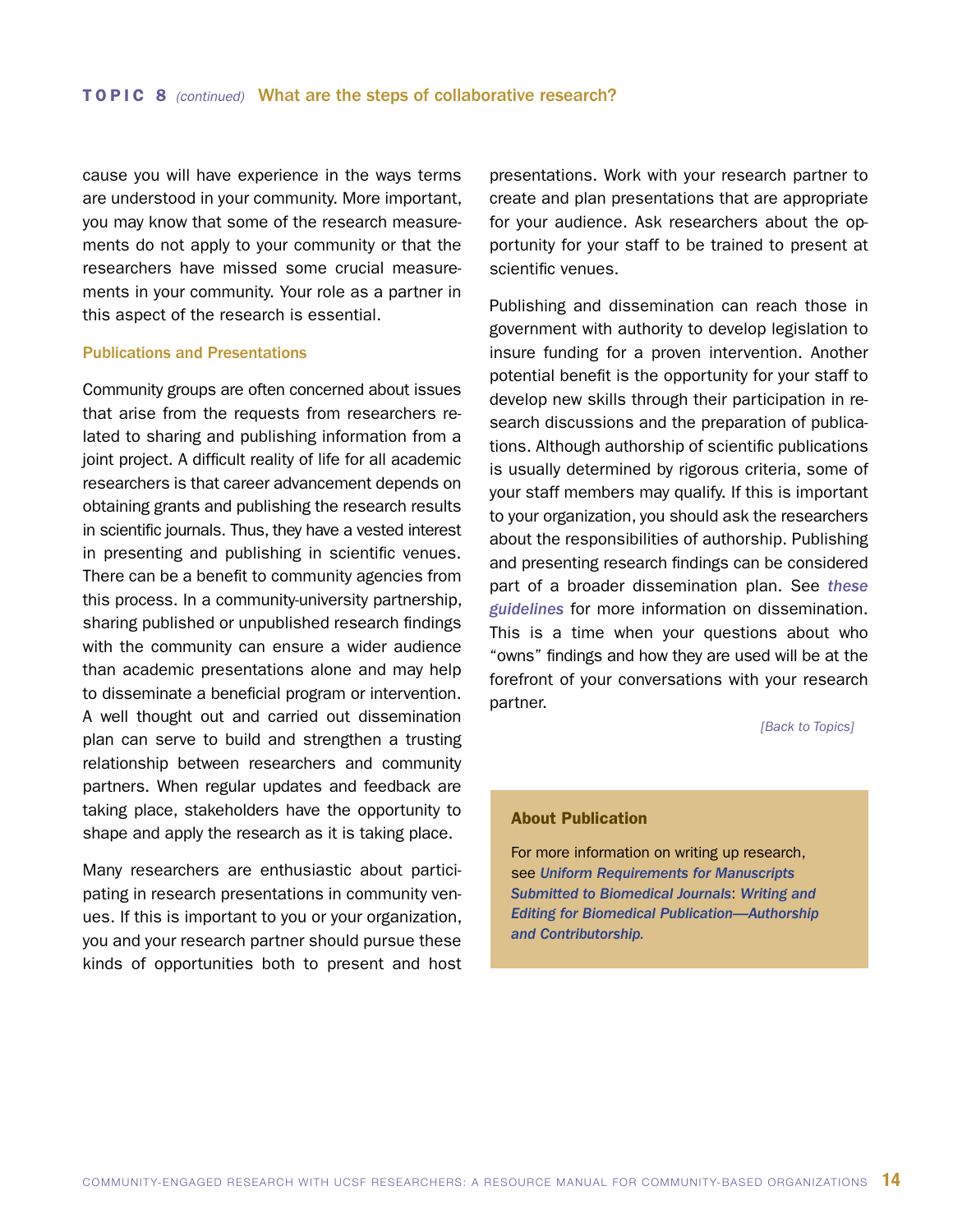Community Engagement Program Clinical & Translational Science Institute at the University of California San Francisco



### <span id="page-19-0"></span>TOPIC 9

# What kinds of rules and regulations do researchers have to follow?

ach research partnership will differ depending on the nature of the project and the researcher(s) and organization(s) involved. However, *all* UCSF researchers are required to follow rules and regulations that are specified by UCSF, their funders, and by state and federal regulators. Some of the most important regulations have to do with assuring that research does not harm study subjects, and that patient confidentiality is protected.

The IRB at UCSF is called the *[Committee on Human](http://www.research.ucsf.edu/chr/Contact/chrContact.asp)  [Research](http://www.research.ucsf.edu/chr/Contact/chrContact.asp)* (CHR). The CHR reviews research proposals and grants permission for implementation, once the safety and privacy of study participants is established. The review process is intended to protect those who participate in research by providing oversight of issues such as study quality (*Is it good science?*), disclosure of risks and benefits (*If there is the possibility of any benefit or discomfort or risk to the participants, how will you let participants know about it?*), and the design and administration of consent forms (*Are the consent forms clear and explained in a consistent manner?*).

This process must take place, even if your CBO holds the main grant and the researcher is only working for you as an evaluator. The UCSF researcher is responsible for submitting the application to the CHR and following the regulations, but this process very likely will require your organization's input. CHR approval must be renewed annually, and changes in the research protocol must be submitted, reviewed, and approved as they occur. The *[CHR](http://www.research.ucsf.edu/chr/Forms/chrForms.asp)  [website offers forms](http://www.research.ucsf.edu/chr/Forms/chrForms.asp)* that UCSF researchers are required to use for different types of human research.

Helping research participants understand what it means to participate in the study is the role of the

consent process. Informed consent means that potential research participants are told in a clear, language-approriate way, about their participation in the research and agree, without coercion, to participate. This is one of the most important responsibilities of research teams. The UCSF CHR provides templates and examples of consent forms to assist researchers with the appropriate language for informed consent.

Consent procedures are especially critical when research is being conducted in a community-based agency setting. It is important that agency clients understand that they don't need to participate in a research project for them to continue to receive services from your agency. You should plan to work with your research partner to ensure that the consent procedures are very clearly explained in a way that your clients will understand. This is especially true when study procedures are complex, when a language other than English is spoken or read by research participants, or when the literacy level of participants is low. *[Read about consent forms](http://www.research.ucsf.edu/chr/Recruit/chrRC.asp)* on the CHR website. NIH offers information on *[what makes a](http://ohsr.od.nih.gov/info/sheet6.html)  [good consent form](http://ohsr.od.nih.gov/info/sheet6.html)*. If community organizations want to learn more about research ethics, there is good information available online, such as this *[cur](http://www.fhi.org/en/RH/Training/trainmat/ethicscurr/RETCCREn/index.htm)[riculum for community representatives](http://www.fhi.org/en/RH/Training/trainmat/ethicscurr/RETCCREn/index.htm)*.

Anyone handling research data about people will have to follow the laws that protect human participants in research (Health Insurance Portability and Accountability Act of 1996, or HIPAA). All community agency staff members who handle human/participant research information must be trained in HIPAA laws and procedures (See box on page 16). All research information is organized and closely safe-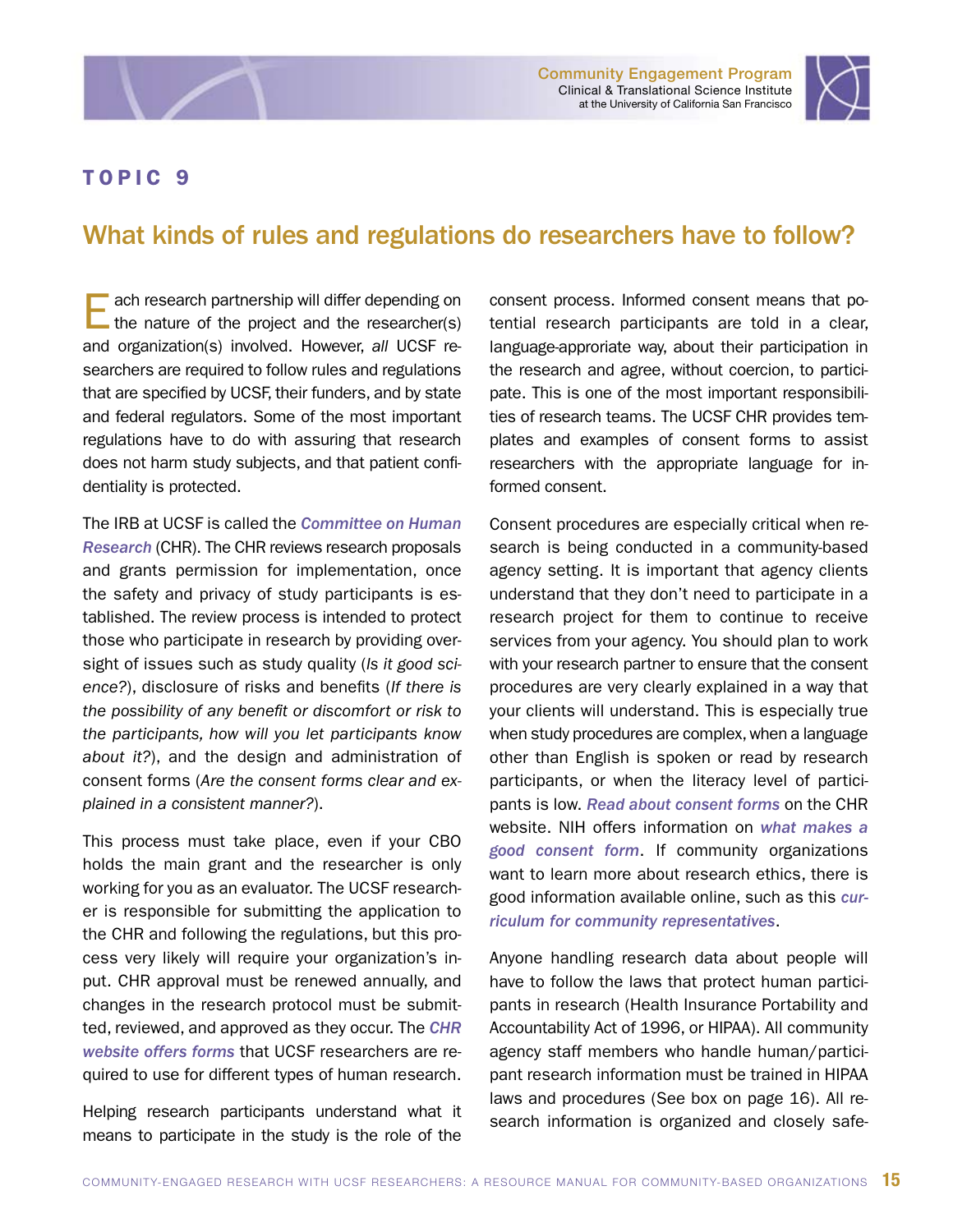#### On Conducting Human Research

The UCSF CHR requires that members of the research team, which may sometimes include you or your agency staff, take part in online training to assure that everyone who is involved in the study has an appropriate level of understanding of the principles of the safe conduct of research. Since 1996, this training has included education on requirements of the Health Insurance Portability and Accountability Act (HIPAA). HIPAA training is meant to assure that any research information that is derived from the medical record is handled appropriately with respect to patient confidentiality and privacy. See *[more information on HIPAA](http://www.hhs.gov/ocr/privacy/index.html)*, and more information on *[HIPAA training at UCSF](http://www.research.ucsf.edu/chr/HIPAA/chrHIPAAtrng.asp)*.

guarded at UCSF in order to provide privacy protection for research participants.

Though IRB review usually takes no more than two or three months to complete, it can take longer, depending on the complexity of the study and number of groups that must provide final approval before a study can be implemented. Therefore, even after a research project has been funded, additional delays in implementation resulting from IRB approval and other bureaucratic requirements should be anticipated both at the beginning of a project, and sometimes even after implementation of the study has begun. IRB delays can be frustrating, but the proper human subjects review is an essential part of the research process.

On a final note, the findings of community-based research sometimes have implications for public policy. Researchers are expected to advocate for dissemination and implementation of their research results in the community. However, recipients of federal or state funds are prohibited from lobbying as part of these efforts (i.e., promoting specific legislation). UCSF researchers, who are employed by the State of California (and who might be funded by governmental grants), fall into this category, as are employees of government-funded community-based organizations. This can seem a fine line to walk in some circumstances, but it is legal for these employees to educate policy makers on the subjects of their research. For more information and consultation on research policy, read about the *[CTSI Health](http://ctsi.ucsf.edu/about/programs/hp)  [Policy Program](http://ctsi.ucsf.edu/about/programs/hp)*.

*[\[Back to Topics\]](#page-2-0)*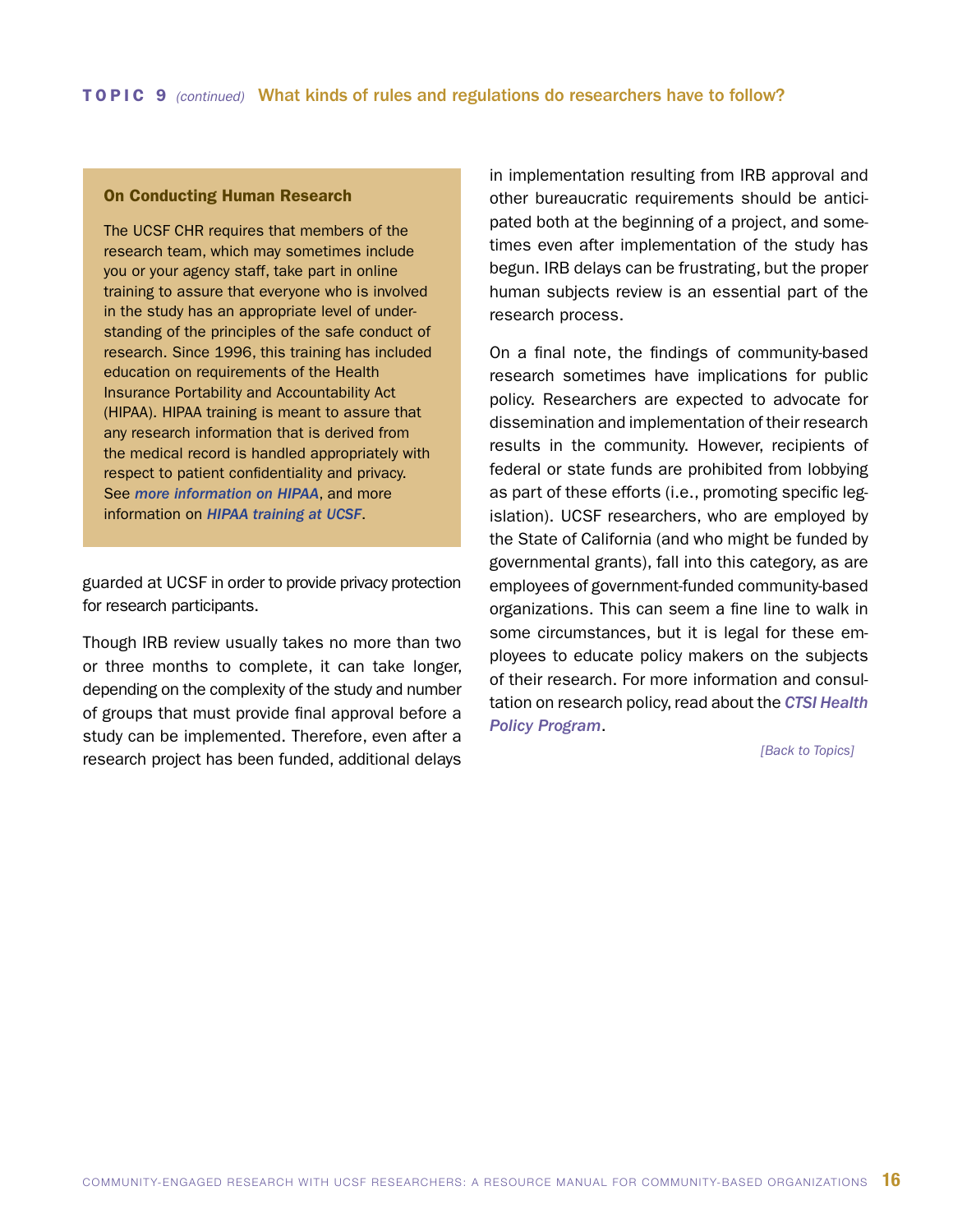<span id="page-21-0"></span>



# What structures and resources need to be in place to support collaborative research? How might they impact my organization?

#### Funding

A researcher may approach your organization after having received a grant. This may be the easiest type of collaboration because there is already funding available, so the most important part is to agree on the scope of work in relation to the available funding. However, the researcher is obligated to deliver to the funder the promised objectives and work plan, thus there is less flexibility to accommodate community input for defining or designing the research question. Community input is still important as a "reality check" on the proposed plans for data collection and research instruments (surveys, questionnaires, etc.), and a good researcher will incorporate community input and adjust the plans as needed.

Another scenario is that a researcher and your organization are interested in the same topic and decide to write a grant proposal together. In this case, there is usually very little funding available for the work required to write a good grant. Community organizations are often asked to write *letters of support* and a description of their capabilities and contributions to a project. Sometimes, a *memorandum of understanding* is needed. Rarely, a *subcontract* needs to be signed prior to the submission of the grant. Usually at this point in the process, community partners only need to sign a form that reflects their intent to subcontract. This is a good time to clarify the goals of the project and the distribution of resources. Negotiations about the type of project, the methods of gathering data, how your clients may

participate, desired endpoints, and the allocated resources should take place at this stage. It is important to clarify with the researcher the scope of work and the budget. A researcher cango back to a grant administrator if there are questions about requirements of the budgeting process.

Once the grant is submitted, there is no guarantee that it will be funded. Sometimes it may take up to 6 to 12 months to find out funding status, as research grants usually go through a peer-review process by other scientists, followed by reviews from the funding agency. It is not unusual for a large grant to be revised and submitted up to three times or to multiple agencies before it is funded. The researcher should notify you when a revision or resubmission occurs particularly if there is an impact on your work. During this waiting time, it is advisable for grant planning and collaboration work to continue so implementation can begin on schedule if you are successfully funded. Ongoing communication, planning, and meeting during this uncertain time can help the collaboration continue to grow and develop uninterrupted.

A researcher may ask your organization to write a letter of support for a grant application. The letter of support usually names the grant and funding mechanism, describes your organization and its relationship with the researcher, and states what part your organization will play if the grant is funded. A letter of support is not a formal commitment. Once the grant is funded, the researcher should let you know the next step of formalizing the relationship.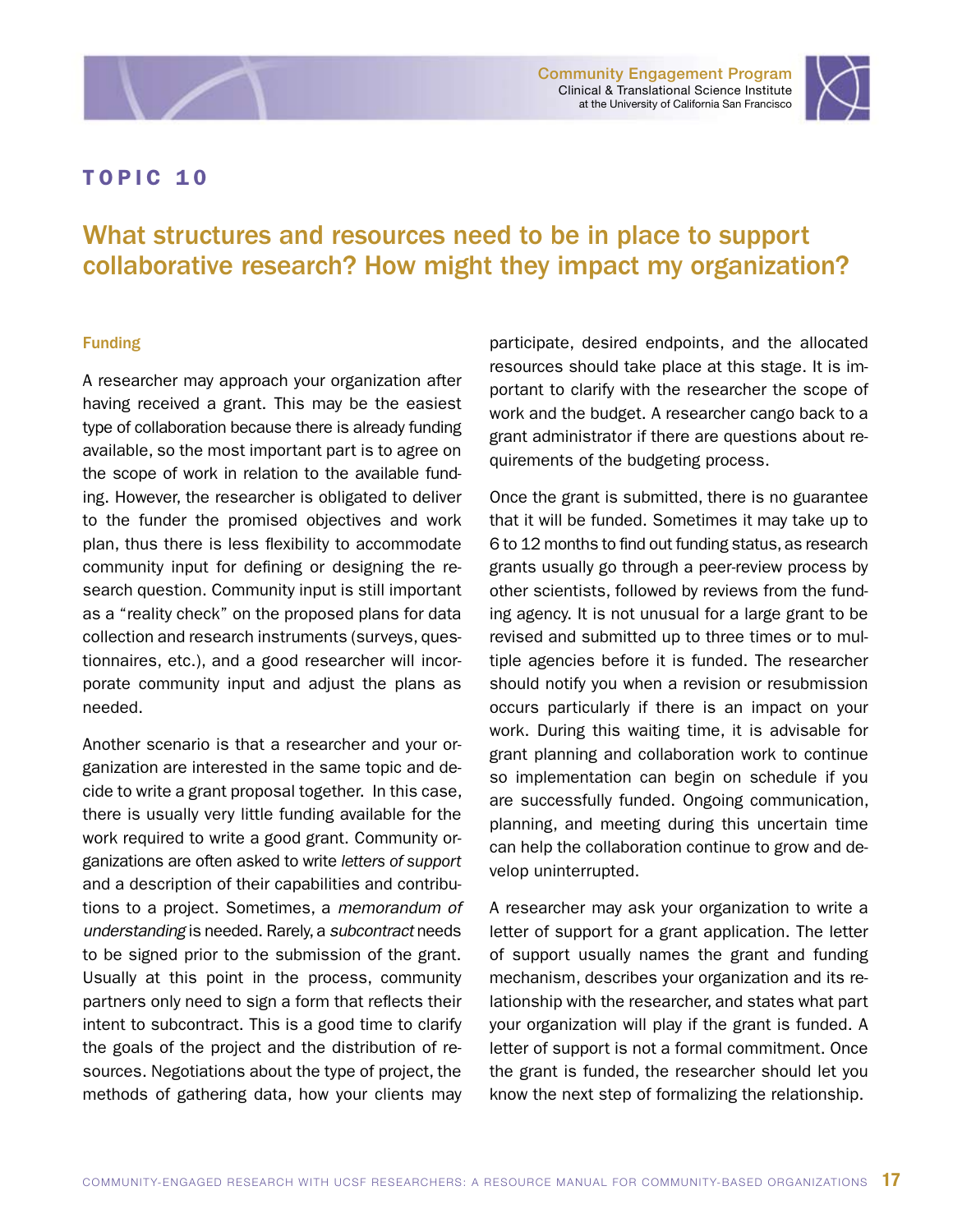#### TOPIC 10 *(continued)*

What structures and resources need to be in place to support collaborative research? How might they impact my organization?

#### **Subcontract**

While your organization and the UCSF researcher are responsible for drafting a subcontract, the formal legal agreement is between UCSF and your organization. As a result, there may be multiple revisions required to satisfy UCSF Contracts and Grants requirements. A subcontract in which your organization provides services to UCSF requires at minimum the overall scope of work, a timeline for deliverables, a listing of your staff, the proportion of their time spent on the project, their tasks, their salaries and benefits, other costs including indirect costs, and reporting requirements. In addition, other requirements may be necessary depending on the source of the funding. For example, recipients of subcontracts on federal grants have to agree to specified salary caps, human participants' protection guidelines, and prohibition on lobbying.

A subcontract agreement may be needed either at the time UCSF is submitting the grant proposal or after the proposal has been funded. If submitted prior, this ensures that both UCSF and your organization are obligated to carry out the terms of the subcontract once the grant is funded. Waiting until after the grant is funded to create a subcontract agreement does entail the risk that the researcher may not go back to your organization after funding but has the advantage of not having to go through the entire process without assurance of funding. For these reasons, your organization may be asked for a memorandum of understanding.

#### Memorandum of Understanding (MOU)

A memorandum of understanding describes the types of deliverables and general timeline of the deliverables between the UCSF researcher and your organization. It is more formal than a letter of support and is signed by both the researcher and the leader of your clinic. *[Read more information about](http://depts.washington.edu/ccph/commbas.html#MOU)  [MOUs](http://depts.washington.edu/ccph/commbas.html#MOU)*.

#### Accounting

The *[UCSF Office of Contracts and Grants](http://or.ucsf.edu/cg/cg.html)* must review the agreement between your organization and the researcher to make sure it follows regulations from the funding agency and UCSF. The Contracts and Grants office is also the office that receives the funds. Once funding is obtained by UCSF, funds flow from the University to subcontractors and partners. Your organization must issue an invoice to the researcher, who then forwards it to UCSF Accounting, which then writes the check. This process can be slow, so organizations are advised to plan for delays in receiving funds. Timely delivery of funds can be facilitated by frequent communication between your organization and the researcher, but often these problems are out of the control of individual investigators.

#### **Staffing**

Since research often needs to be integrated into the regular activities of a community agency or activity, agency and research staff need to be in close communication with administrators, front line staff and participants throughout the course of the study. Key agency staff should meet with investigators on a regular basis to give and get input on new staff hires, the development of study tools, piloting instruments, involving and motivating agency staff to participate, and protecting patient rights and confidentiality.

Since most agency staff are busy with the daily demands of running a community-based organization, it is usually unreasonable to expect you to be responsible for principal activities of the research project unless you are given additional time to work on the project and will be compensated for your time.

Sometimes, new staff are hired for a research project. They may work primarily at the community site or at the university. In other situations, community agency staff are moved onto the research project and paid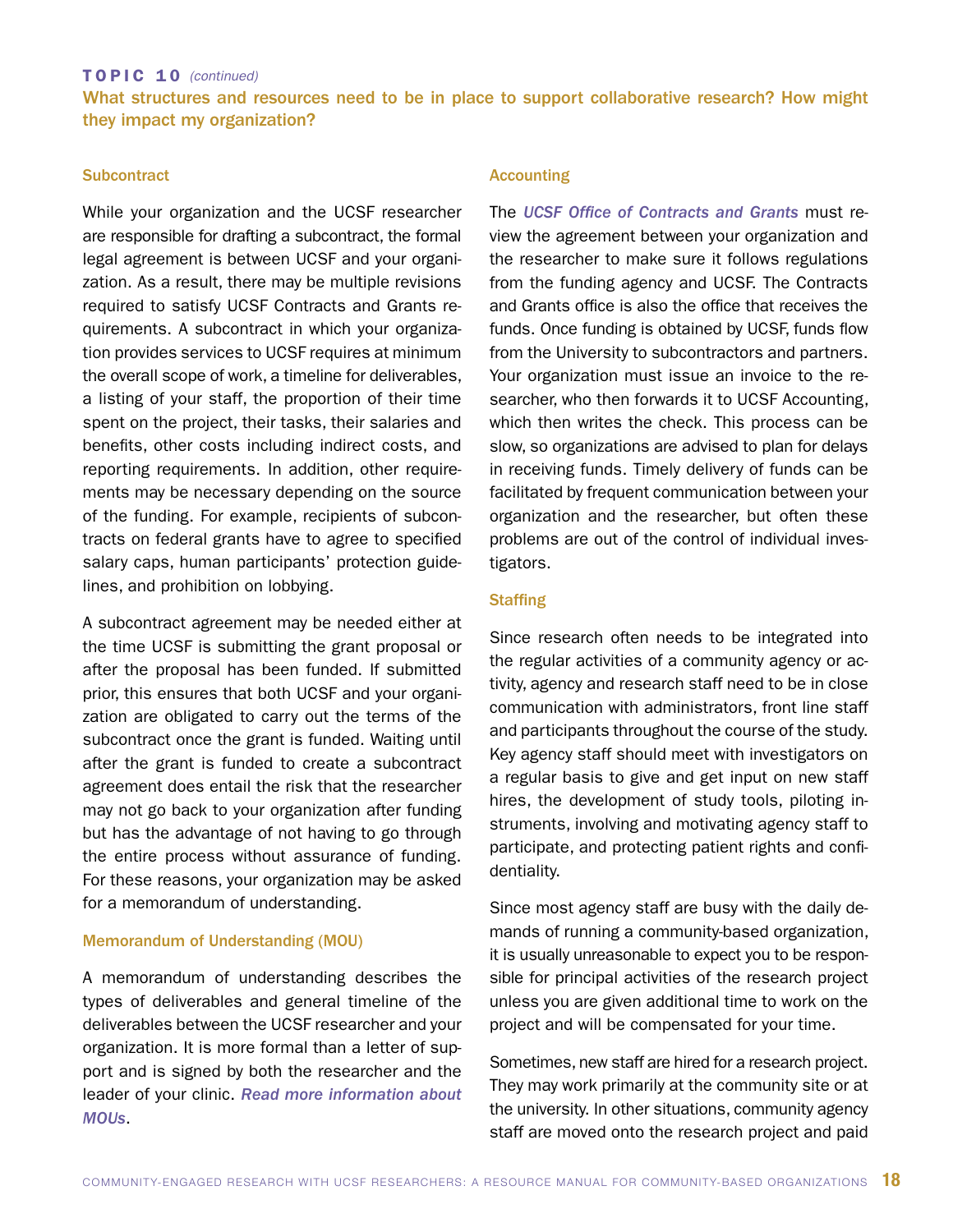#### TOPIC 10 *(continued)* What structures and resources need to be in place to support collaborative research? How might they impact my organization?

for by research funds. All staff participating in the research project should be trained in and understand both the needs of the community services as well as of the research project. Research assistants typically:

- Undergo training in participant recruitment and interviewing techniques, research ethics, reporting procedures and policies and procedures to maintain confidentiality;
- Complete training in the intervention; and
- $\blacksquare$  Attend frequent meetings with the project coordinator to discuss all aspects of the study, especially those that relate to participant interactions, recruitment and study procedures.

Counselors, outreach workers, school personnel, and other staff at your agency or institution may assist in a study by identifying eligible study participants, informing them of the study and giving them a flyer with information on the study. Agency staff can notify the research staff and/or refer patients who appear eligible for participation in a study.

Posters and leaflets explaining the study, outlining eligibility criteria and listing study contact information in the appropriate language(s) can also be displayed at the study sites. All screening and recruitment methods must be clearly spelled out in the CHR application and steps must be taken to insure that community members' information and confidentiality will be maintained by study staff. Sometimes agency staff may be asked to obtain consent from a potentially eligible patient for future contact, so that research staff can contact a client or member at a later time to determine if that person is a candidate for enrollment in the study.

It is helpful, but not necessary, for CBO partners to have or learn some research skills. A basic understanding of statistics and data analysis is helpful. UCSF either has or is developing the resources to help community partners learn about:

- **n** Study Design
- **n** Methodology
- **n** Grant Writing
- **n** Publishing
- **n** Regulatory Issues
- **HIPAA Administration**
- Good Clinical Practices Research Policies

CHR's Human Research Protection Program offers *[information about online research training](http://www.research.ucsf.edu/chr/Train/chrTrain.asp)*. The UCSF CHR's Human Research Protection Program (HRPP) offers training to research staff on Good Clinical Research Practice (GCRP). This *[tip sheet](http://research.ucsf.edu/CHR/Qip/QIU_GCRP_tips.pdf)* offers information on best practices.

UCSF projects may hire part-time casual workers from community-based organizations for specific tasks, such as outreach, data collection, and program activities. Individuals may also receive honoraria for participation in conferences or advisory board meetings. Research funds may be paid to organizations to deliver specified services.

#### **Reporting**

Researchers are obligated to report, usually on a semi-annual or annual basis, the progress of their work to the funder. Research partners may ask you to submit reports on behalf of your agency prior to the release of funds to your agency or to help them write their reports more accurately. The timing of reports and expectations for what reports contain should be made clear in your memorandum of understanding or subcontract.

 *[\[Back to Topics\]](#page-2-0)*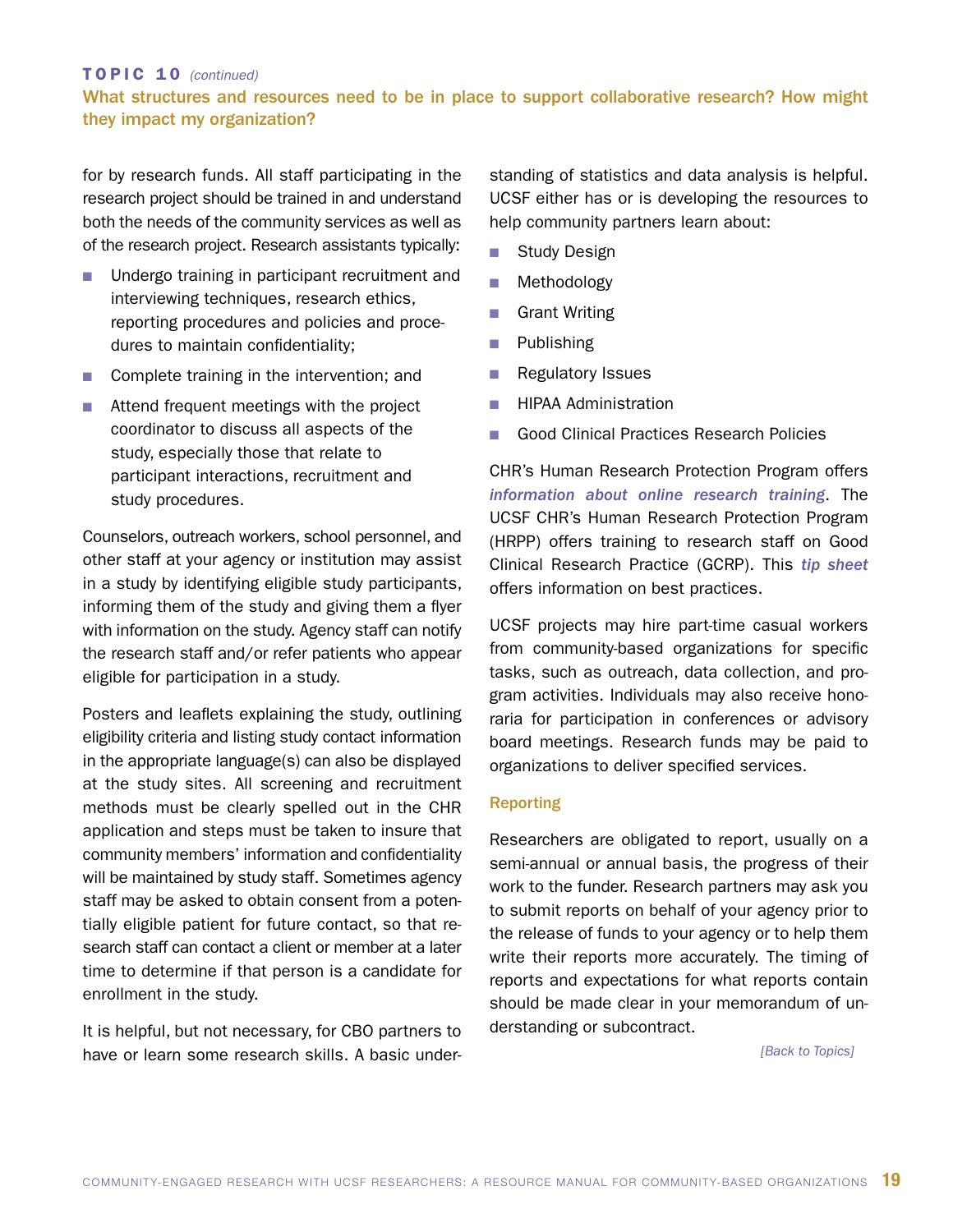<span id="page-24-0"></span>



# What are some obstacles or drawbacks to participating in research that I should keep in mind?

- $\blacksquare$  Limited time there will always be pressure to accomplish the research protocol requirements mentioned here;
- Limited space for outside research staff and equipment;
- Limited financial resources for anticipated and unanticipated research costs.

Hopefully these potential obstacles or drawbacks will not outweigh the long and short-term benefits a research collaboration could bring your clients or members, your agency, and the communities you and UCSF serve. Your active collaboration in a research partnership means the discoveries you make are more likely to be translated into action and better outcomes for more people. The CTSI Community Engagement Program can help you as you take small or large steps at any point(s) along the continuum of engagement with a UCSF research collaborator.

*[\[Back to Topics\]](#page-2-0)*

#### How Do I Contact the CTSI Community Engagement Program?

You can reach us by email: *[CEP@fcm.ucsf.edu](mailto:CEP@fcm.ucsf.edu)* You can reach us by phone: (415) 206-4048 Visit us on the web at: *[www.ctsi.ucsf.edu/ce](http://ctsi.ucsf.edu/ce/index.php)* Fill out a consultation *[request form](http://ctsi.ucsf.edu/ce/request/community.php)* online!